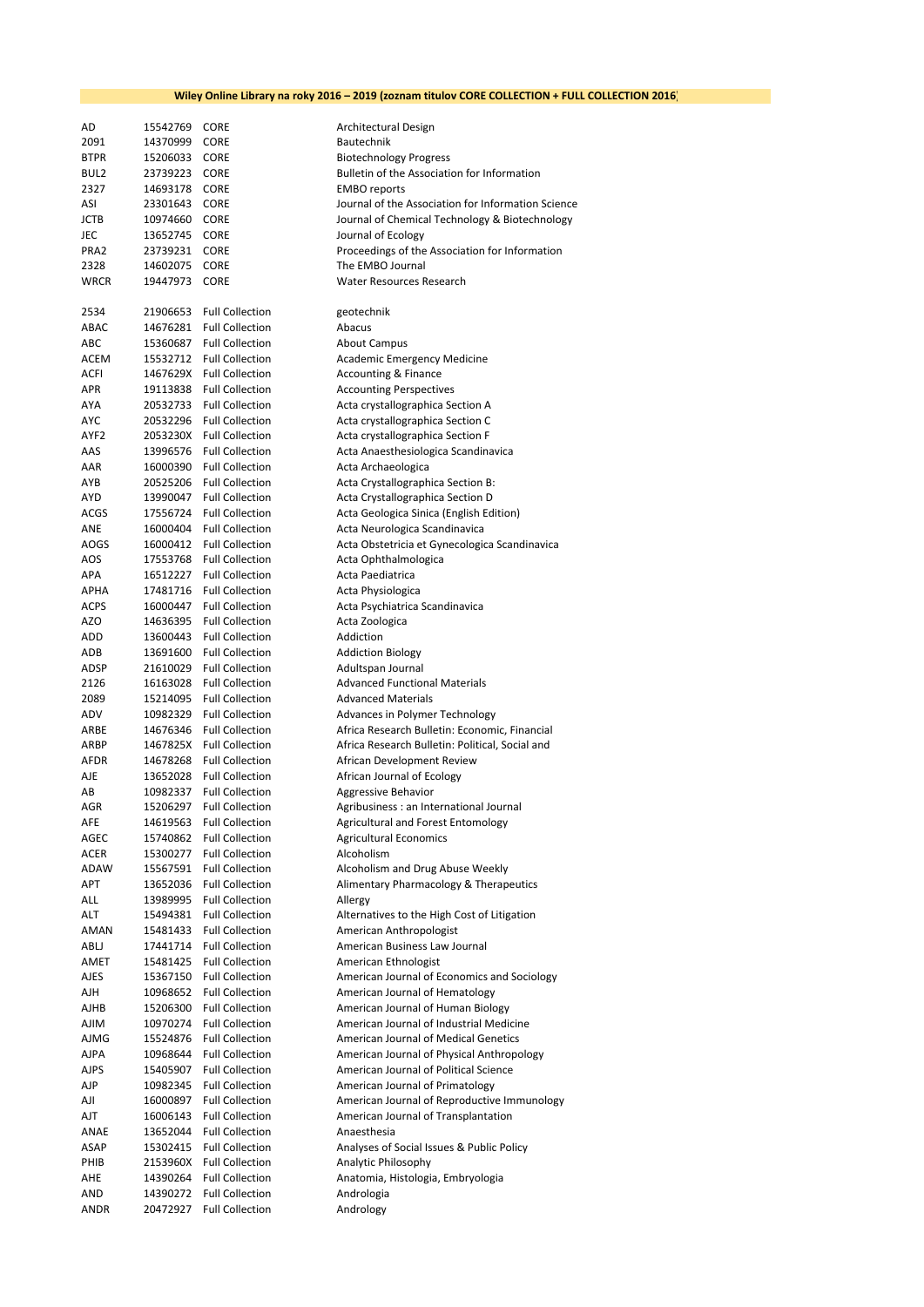| 2001        | 15213757 | <b>Full Collection</b> | Angewandte Chemie                                  |
|-------------|----------|------------------------|----------------------------------------------------|
| 2002        | 15213773 | <b>Full Collection</b> | Angewandte Chemie International Edition            |
| <b>ACV</b>  | 14691795 | <b>Full Collection</b> | <b>Animal Conservation</b>                         |
| AGE         | 13652052 | <b>Full Collection</b> | <b>Animal Genetics</b>                             |
| ASJ         |          | <b>Full Collection</b> | Animal Science Journal                             |
|             | 17400929 |                        |                                                    |
| 2257        | 15213889 | <b>Full Collection</b> | Annalen der Physik                                 |
| <b>NYAS</b> | 17496632 | <b>Full Collection</b> | Annals of the New York Academy of Sciences         |
| <b>NAPA</b> | 21539588 | <b>Full Collection</b> | Annals of Anthropological Practice                 |
| AAB         | 17447348 | <b>Full Collection</b> | Annals of Applied Biology                          |
| AHG         | 14691809 | <b>Full Collection</b> | <b>Annals of Human Genetics</b>                    |
| ANA         | 15318249 | <b>Full Collection</b> | <b>Annals of Neurology</b>                         |
|             |          |                        |                                                    |
| ANEC        | 1542474X | <b>Full Collection</b> | Annals of Noninvasive Electrocardiology            |
| APCE        | 14678292 | <b>Full Collection</b> | Annals of Public and Cooperative Economics         |
| AEQ         | 15481492 | <b>Full Collection</b> | Anthropology & Education Quarterly                 |
| ANHU        | 15481409 | <b>Full Collection</b> | Anthropology & Humanism                            |
| ANOC        | 15563537 | <b>Full Collection</b> | Anthropology of Consciousness                      |
| AWR         | 15481417 | <b>Full Collection</b> |                                                    |
|             |          |                        | Anthropology of Work Review                        |
| ANTH        | 14678322 | <b>Full Collection</b> | Anthropology Today                                 |
| ANTI        | 14678330 | <b>Full Collection</b> | Antipode                                           |
| APM         | 16000463 | <b>Full Collection</b> | Apmis                                              |
| ACP         | 10990720 | <b>Full Collection</b> | Applied Cognitive Psychology                       |
| AOC         | 10990739 | <b>Full Collection</b> | Applied Organometallic Chemistry                   |
|             |          |                        |                                                    |
| APPS        | 14640597 | <b>Full Collection</b> | Applied Psychology                                 |
| APHW        | 17580854 | <b>Full Collection</b> | Applied Psychology: Health and Well-Being          |
| ASMB        | 15264025 | <b>Full Collection</b> | Applied Stochastic Models in Business and Industry |
| <b>AVSC</b> | 1654109X | <b>Full Collection</b> | <b>Applied Vegetation Science</b>                  |
| ANU         | 13652095 | <b>Full Collection</b> | <b>Aquaculture Nutrition</b>                       |
| ARE         | 13652109 | <b>Full Collection</b> | Aquaculture Research                               |
|             |          |                        |                                                    |
| AAE         | 16000471 | <b>Full Collection</b> | Arabian Archaeology and Epigraphy                  |
| ARP         | 10990763 | <b>Full Collection</b> | Archaeological Prospection                         |
| ARCO        | 18344453 | <b>Full Collection</b> | Archaeology in Oceania                             |
| ARCM        | 14754754 | <b>Full Collection</b> | Archaeometry                                       |
| APAA        | 15518248 | <b>Full Collection</b> | Archeological Papers of the American               |
| 2019        | 15214184 | <b>Full Collection</b> | Archiv der Pharmazie                               |
|             |          |                        |                                                    |
| ARCH        | 15206327 | <b>Full Collection</b> | Archives of Insect Biochemistry and Physiology     |
| AREA        | 14754762 | <b>Full Collection</b> | Area                                               |
| AHIS        | 14678365 | <b>Full Collection</b> | Art History                                        |
| ART         | 23265205 | <b>Full Collection</b> | Arthritis & Rheumatology                           |
| AOR         | 15251594 | <b>Full Collection</b> | <b>Artificial Organs</b>                           |
| APHR        | 17447941 | <b>Full Collection</b> | Asia Pacific Journal of Human Resources            |
|             |          |                        |                                                    |
| APV         | 14678373 | <b>Full Collection</b> | Asia Pacific Viewpoint                             |
| <b>AJCO</b> | 17437563 | <b>Full Collection</b> | Asia-pacific Journal of Clinical Oncology          |
| APJ         | 19322143 | <b>Full Collection</b> | Asia-Pacific Journal of Chemical Engineering       |
| AJFS        | 20416156 | <b>Full Collection</b> | Asia-Pacific Journal of Financial Studies          |
| ASEJ        | 14678381 | <b>Full Collection</b> | Asian Economic Journal                             |
|             |          |                        |                                                    |
| AEPR        | 17483131 | <b>Full Collection</b> | Asian Economic Policy Review                       |
| ASES        | 17585910 | <b>Full Collection</b> | Asian Journal of Endoscopic Surgery                |
| AJSP        | 1467839X | <b>Full Collection</b> | Asian Journal of Social Psychology                 |
| ASPP        | 19430787 | <b>Full Collection</b> | Asian Politics and Policy                          |
| ASWP        | 17531411 | <b>Full Collection</b> | Asian Social Work and Policy Review                |
| APEL        | 14678411 | <b>Full Collection</b> | Asian-Pacific Economic Literature                  |
| AU          | 15360725 | <b>Full Collection</b> | <b>Assessment Update</b>                           |
|             |          |                        |                                                    |
| 2228        | 15213994 | <b>Full Collection</b> | Astronomische Nachrichten                          |
| AEC         | 14429993 | <b>Full Collection</b> | <b>Austral Ecology</b>                             |
| AEN         | 20521758 | <b>Full Collection</b> | <b>Austral Entomology</b>                          |
| AJD         | 14400960 | <b>Full Collection</b> | Australasian Journal of Dermatology                |
| AJAG        | 17416612 | <b>Full Collection</b> | Australasian Journal On Ageing                     |
|             |          |                        | Australian & New Zealand Journal of Statistics     |
| ANZS        | 1467842X | <b>Full Collection</b> |                                                    |
| ANZF        | 14678438 | <b>Full Collection</b> | Australian and New Zealand                         |
| AJO         | 1479828X | <b>Full Collection</b> | Australian and New Zealand Journal of Obstetrics   |
| AZPH        | 17536405 | <b>Full Collection</b> | Australian and New Zealand Journal of Public       |
| <b>AUAR</b> | 18352561 | <b>Full Collection</b> | <b>Australian Accounting Review</b>                |
| ADJ         | 18347819 | <b>Full Collection</b> | Australian Dental Journal                          |
|             |          |                        |                                                    |
| AEHR        | 14678446 | <b>Full Collection</b> | Australian Economic History Review                 |
| AEPA        | 14678454 | <b>Full Collection</b> | Australian Economic Papers                         |
| AEJ         | 17474477 | <b>Full Collection</b> | Australian Endodontic Journal                      |
| AJAR        | 14678489 | <b>Full Collection</b> | Australian Journal of Agricultural & Resource      |
| AJGW        | 17550238 | <b>Full Collection</b> | Australian Journal of Grape and Wine Research      |
|             |          | <b>Full Collection</b> |                                                    |
| AJPH        | 14678497 |                        | Australian Journal of Politics and History         |
| AJPY        | 17429536 | <b>Full Collection</b> | Australian Journal of Psychology                   |
| <b>AUPA</b> | 14678500 | <b>Full Collection</b> | Australian Journal of Public Administration        |
| AJR         | 14401584 | <b>Full Collection</b> | Australian Journal of Rural Health                 |
| AOT         | 14401630 | <b>Full Collection</b> | Australian Occupational Therapy Journal            |
|             |          |                        |                                                    |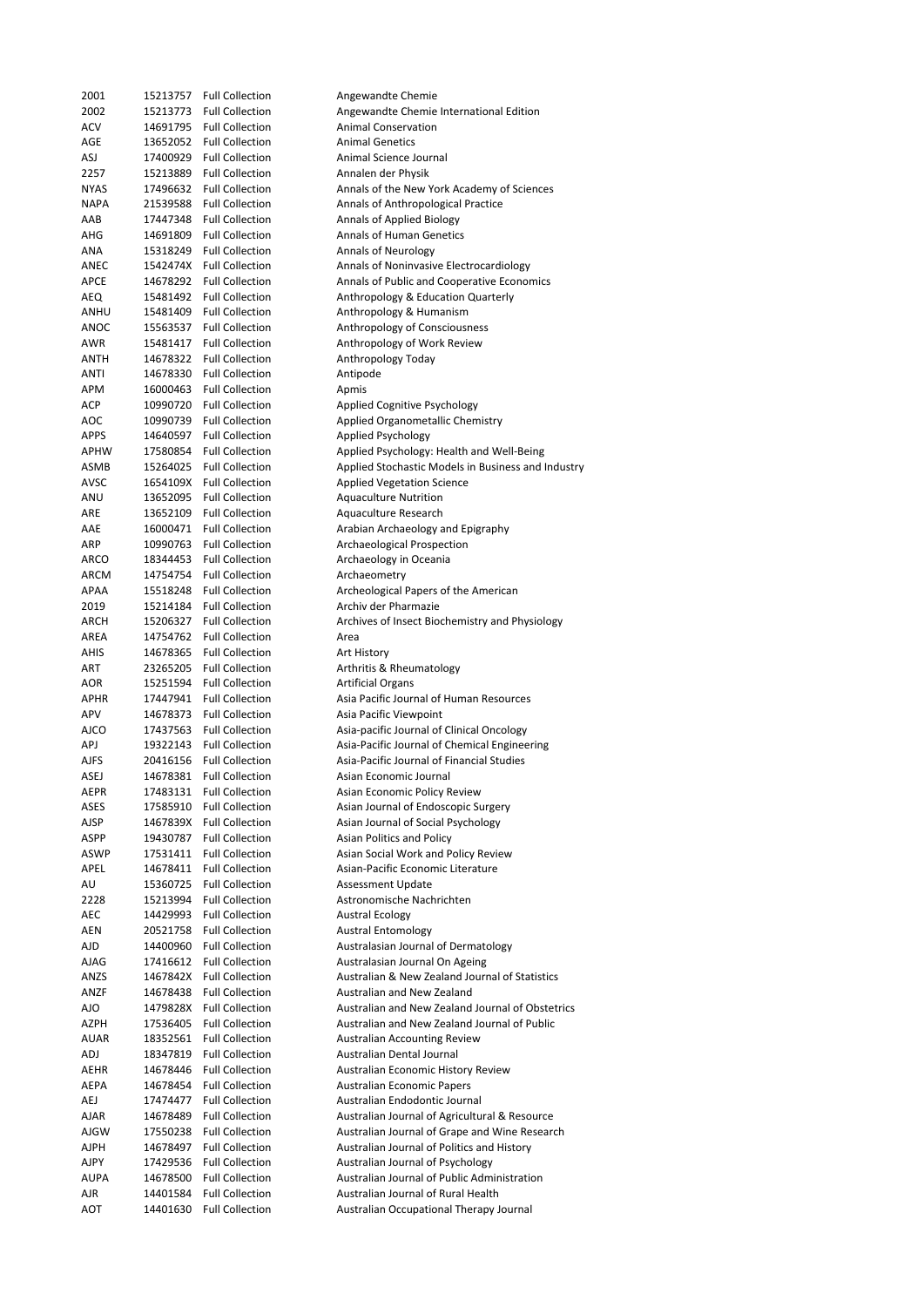| АP                        | 17429544 | <b>Full Collection</b>                             | Australian Psychologist                            |
|---------------------------|----------|----------------------------------------------------|----------------------------------------------------|
| AVJ                       | 17510813 | <b>Full Collection</b>                             | Australian Veterinary Journal                      |
| AAP                       | 14748673 | <b>Full Collection</b>                             | Autonomic & Autacoid Pharmacology                  |
| AQC                       | 10990755 | <b>Full Collection</b>                             | <b>Aquatic Conservation: Marine and Freshwater</b> |
| AIC                       | 15475905 | <b>Full Collection</b>                             | AIChE Journal                                      |
|                           |          |                                                    |                                                    |
| ANS                       | 14452197 | <b>Full Collection</b>                             | ANZ Journal of Surgery                             |
| AEHE                      | 15546306 | <b>Full Collection</b>                             | <b>ASHE Higher Education Report</b>                |
| <b>BCPT</b>               | 17427843 | <b>Full Collection</b>                             | Basic and Clinical Pharmacology & Toxicology       |
| BRE                       | 13652117 | <b>Full Collection</b>                             | Basin Research                                     |
| 2094                      | 14370980 | <b>Full Collection</b>                             | <b>Bauphysik</b>                                   |
| BIN                       | 1099078X | <b>Full Collection</b>                             | <b>Behavioral Interventions</b>                    |
|                           |          |                                                    |                                                    |
| BSL                       | 10990798 | <b>Full Collection</b>                             | Behavioral Sciences & The Law                      |
| 2031                      | 15222365 | <b>Full Collection</b>                             | Berichte zur Wissenschaftsgeschichte               |
| 2093                      | 14371006 | <b>Full Collection</b>                             | Beton- und Stahlbetonbau                           |
| BEM                       |          | 1521186X Full Collection                           | Bioelectromagnetics                                |
| <b>BIOE</b>               | 14678519 | <b>Full Collection</b>                             | <b>Bioethics</b>                                   |
| BIJ                       |          | 10958312 Full Collection                           | Biological Journal of the Linnean Society          |
|                           |          |                                                    |                                                    |
| <b>BRV</b>                |          | 1469185X Full Collection                           | <b>Biological Reviews</b>                          |
| 2008                      |          | 1521415X Full Collection                           | Biologie in unserer Zeit (BIUZ)                    |
| <b>BOC</b>                |          | 1768322X Full Collection                           | Biology of the Cell                                |
| <b>BMC</b>                | 10990801 | <b>Full Collection</b>                             | <b>Biomedical Chromatography</b>                   |
| 2221                      | 15214036 | <b>Full Collection</b>                             | <b>Biometrical Journal</b>                         |
| <b>BIOM</b>               |          | 15410420 Full Collection                           | <b>Biometrics</b>                                  |
|                           |          |                                                    |                                                    |
| BDD                       |          | 1099081X Full Collection                           | Biopharmaceutics and Drug Disposition              |
| BIP                       | 10970282 | <b>Full Collection</b>                             | Biopolymers                                        |
| BIT                       |          | 10970290 Full Collection                           | Biotechnology & Bioengineering                     |
| <b>BTP</b>                | 17447429 | <b>Full Collection</b>                             | Biotropica                                         |
| <b>BIES</b>               | 15211878 | <b>Full Collection</b>                             | <b>BioEssays</b>                                   |
| BDI                       | 13995618 | <b>Full Collection</b>                             | <b>Bipolar Disorders</b>                           |
|                           |          |                                                    |                                                    |
| <b>BIRT</b>               |          | 1523536X Full Collection                           | Birth                                              |
| <b>BDR</b>                | 15429768 | <b>Full Collection</b>                             | Birth Defects Research Part A:                     |
| BAN                       | 19493215 | <b>Full Collection</b>                             | Board & Administrator For Administrators Only      |
| ВL                        | 15427862 | <b>Full Collection</b>                             | Board Leadership: Policy Governance in Action      |
| BOR                       | 15023885 | <b>Full Collection</b>                             | <b>Boreas</b>                                      |
|                           |          | <b>Full Collection</b>                             |                                                    |
| BOJ                       | 10958339 |                                                    | Botanical Journal of the Linnean Society           |
| <b>BPA</b>                | 17503639 | <b>Full Collection</b>                             | Brain Pathology                                    |
| <b>BERJ</b>               | 14693518 | <b>Full Collection</b>                             | <b>British Educational Research Journal</b>        |
| BCP                       | 13652125 | <b>Full Collection</b>                             | British Journal of Clinical Pharmacology           |
|                           |          |                                                    |                                                    |
|                           |          |                                                    |                                                    |
| BJC                       | 20448260 | <b>Full Collection</b>                             | British Journal of Clinical Psychology             |
| <b>BJD</b>                | 13652133 | <b>Full Collection</b>                             | <b>British Journal of Dermatology</b>              |
| <b>BJDP</b>               |          | 2044835X Full Collection                           | British Journal of Developmental Psychology        |
| BJEP                      | 20448279 | <b>Full Collection</b>                             | British Journal of Educational Psychology          |
| <b>BJET</b>               | 14678535 | <b>Full Collection</b>                             | British Journal of Educational Technology          |
| BJH                       |          | 13652141 Full Collection                           | British Journal of Haematology                     |
|                           |          |                                                    |                                                    |
| <b>BJHP</b>               | 20448287 | <b>Full Collection</b>                             | British Journal of Health Psychology               |
| BJIR                      | 14678543 | <b>Full Collection</b>                             | British Journal of Industrial Relations            |
| BLD                       | 14683156 | <b>Full Collection</b>                             | <b>British Journal of Learning Disabilities</b>    |
| <b>BJOM</b>               | 14678551 | <b>Full Collection</b>                             | <b>British Journal of Management</b>               |
| <b>BMSP</b>               | 20448317 | <b>Full Collection</b>                             | British Journal of Mathematical and Statistical    |
| BPH                       | 14765381 | <b>Full Collection</b>                             | <b>British Journal of Pharmacology</b>             |
| <b>BJOP</b>               | 20448295 | <b>Full Collection</b>                             |                                                    |
|                           |          |                                                    | <b>British Journal of Psychology</b>               |
| BJP                       | 17520118 | <b>Full Collection</b>                             | British Journal of Psychotherapy                   |
| <b>BJSO</b>               | 20448309 | <b>Full Collection</b>                             | British Journal of Social Psychology               |
| <b>BJSP</b>               | 14678578 | <b>Full Collection</b>                             | <b>British Journal of Special Education</b>        |
| BJS                       | 13652168 | <b>Full Collection</b>                             | British Journal of Surgery                         |
| <b>NPC</b>                | 15428427 | <b>Full Collection</b>                             | Bruce R Hopkins' Nonprofit Counsel                 |
|                           |          |                                                    |                                                    |
| <b>BICS</b>               | 20415370 | <b>Full Collection</b>                             | Bulletin of the Institute of Classical Studies     |
| <b>BOER</b>               | 14678586 | <b>Full Collection</b>                             | <b>Bulletin of Economic Research</b>               |
| <b>BLAR</b>               | 14709856 | <b>Full Collection</b>                             | <b>Bulletin of Latin American Research</b>         |
| <b>BASR</b>               | 14678594 | <b>Full Collection</b>                             | <b>Business and Society Review</b>                 |
| BEER                      | 14678608 | <b>Full Collection</b>                             | <b>Business Ethics</b>                             |
| BSE                       | 10990836 | <b>Full Collection</b>                             | Business Strategy and the Environment              |
|                           |          |                                                    |                                                    |
| BJO                       | 14710528 | <b>Full Collection</b>                             | <b>BJOG</b>                                        |
| BJU                       | 1464410X | <b>Full Collection</b>                             | <b>BJU</b> International                           |
| CALA                      | 19456239 | <b>Full Collection</b>                             | Campus Legal Advisor                               |
| CASR                      | 19456247 | <b>Full Collection</b>                             | <b>Campus Security Report</b>                      |
| <b>CJAS</b>               | 19364490 | <b>Full Collection</b>                             | Canadian Journal of Administrative Sciences        |
| <b>CJAG</b>               | 17447976 | <b>Full Collection</b>                             | Canadian Journal of Agricultural Economics         |
|                           |          |                                                    |                                                    |
| CAJE                      | 15405982 | <b>Full Collection</b>                             | Canadian Journal of Economics                      |
| CAPA                      | 17547121 | <b>Full Collection</b>                             | Canadian Public Administration/Administration      |
| CARS                      | 1755618X | <b>Full Collection</b>                             | Canadian Review of Sociology/revue Canadienne de   |
| <b>CNCR</b><br><b>CDR</b> | 10970142 | <b>Full Collection</b><br>17555922 Full Collection | Cancer<br>Cardiovascular Therapeutics              |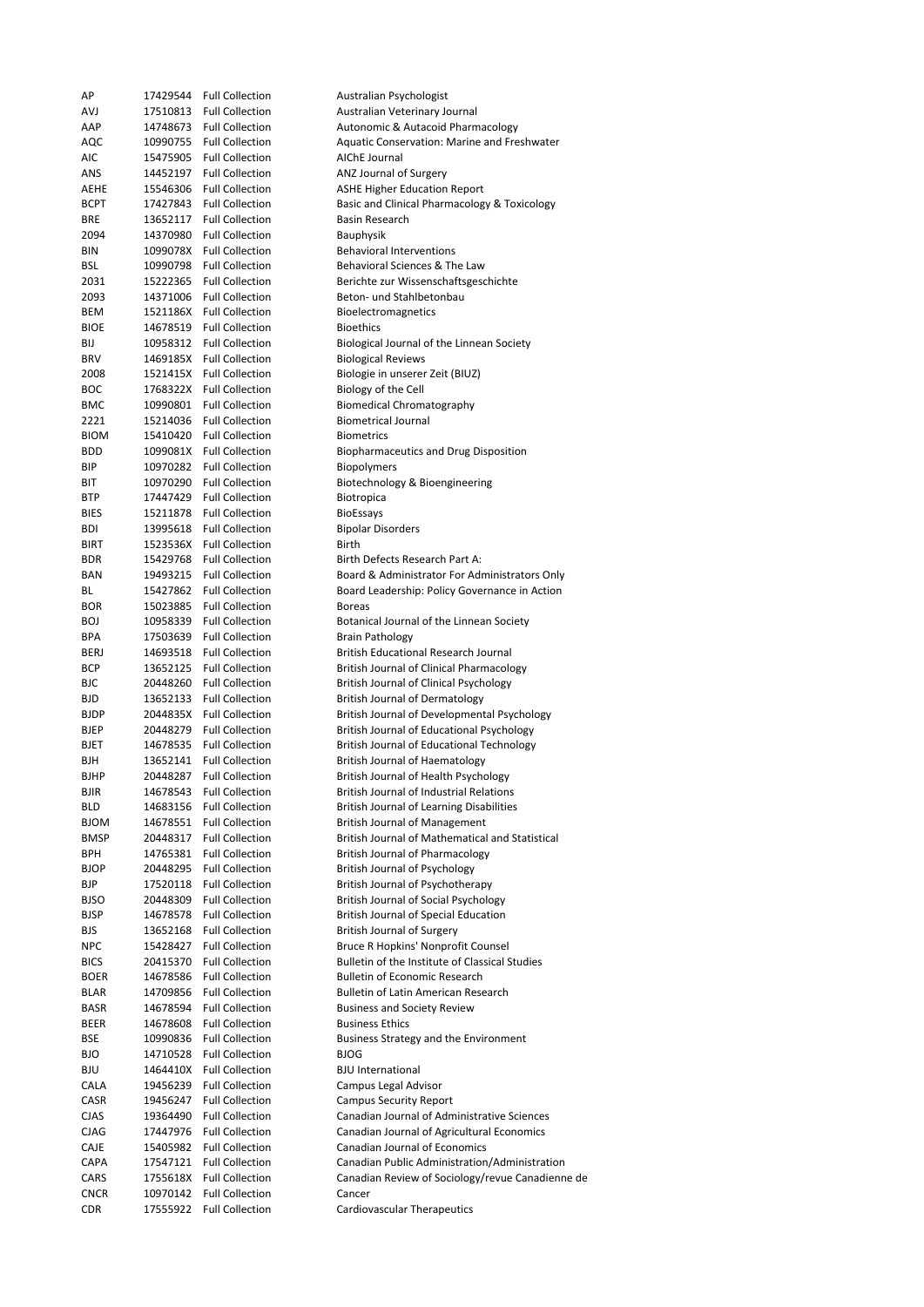| CCD         |          | 1522726X Full Collection | Catheterization and Cardiovascular Interventions      |
|-------------|----------|--------------------------|-------------------------------------------------------|
| CBF         |          | 10990844 Full Collection | Cell Biochemistry and Function                        |
| <b>CBIN</b> |          | 10958355 Full Collection | Cell Biology International                            |
| <b>CPR</b>  |          | 13652184 Full Collection | <b>Cell Proliferation</b>                             |
| CMI         |          | 14625822 Full Collection | Cellular Microbiology                                 |
| <b>CNT</b>  |          | 16000498 Full Collection | Centaurus                                             |
| CBDD        |          | 17470285 Full Collection | Chemical Biology & Drug Design                        |
|             |          | 15214125 Full Collection |                                                       |
| 2044        |          |                          | Chemical Engineering & Technology (CET)               |
| 2112        |          | 15213862 Full Collection | <b>Chemical Vapor Deposition</b>                      |
| 2006        |          | 15213781 Full Collection | Chemie in unserer Zeit (CHIUZ)                        |
| 2004        |          | 15222640 Full Collection | Chemie-Ingenieur-Technik (CIT)                        |
| 2136        |          | 16121880 Full Collection | Chemistry & Biodiversity                              |
| 2111        |          | 15213765 Full Collection | Chemistry - A European Journal                        |
| 2106        |          | 15213730 Full Collection | Chemkon - Chemie konkret, Forum fuer                  |
|             |          | 13652206 Full Collection | Child & Family Social Work                            |
| CFS         |          |                          |                                                       |
| CAMH        |          | 14753588 Full Collection | Child and Adolescent Mental Health                    |
| CAR         |          | 10990852 Full Collection | Child Abuse Review                                    |
| CDEV        |          | 14678624 Full Collection | Child Development                                     |
| CDEP        |          | 17508606 Full Collection | <b>Child Development Perspectives</b>                 |
| <b>CCH</b>  |          | 13652214 Full Collection | Child: Care, Health and Development                   |
| <b>CHSO</b> |          | 10990860 Full Collection | Children & Society                                    |
| <b>CWE</b>  |          | 1749124X Full Collection | China and World Economy                               |
|             |          | 16147065 Full Collection |                                                       |
| 2434        |          |                          | Chinese Journal of Chemistry                          |
| <b>CHIR</b> |          | 1520636X Full Collection | Chirality                                             |
| <b>CICO</b> |          | 15406040 Full Collection | City & Community                                      |
| CISO        |          | 1548744X Full Collection | City & Society                                        |
| <b>CLA</b>  |          | 10960031 Full Collection | Cladistics                                            |
| CEA         |          | 13652222 Full Collection | Clinical & Experimental Allergy                       |
| CED         |          | 13652230 Full Collection | Clinical & Experimental Dermatology                   |
|             |          |                          |                                                       |
| CEI         |          | 13652249 Full Collection | Clinical & Experimental Immunology                    |
| CEO         |          | 14429071 Full Collection | Clinical & Experimental Ophthalmology                 |
| CEN3        |          | 17591961 Full Collection | Clinical and Experimental Neuroimmunology             |
| CXO         |          | 14440938 Full Collection | Clinical and Experimental Optometry                   |
| CEP         |          | 14401681 Full Collection | Clinical and Experimental Pharmacology and            |
| СA          |          | 10982353 Full Collection | Clinical Anatomy                                      |
| <b>CEN</b>  |          | 13652265 Full Collection | Clinical Endocrinology                                |
| CGE         |          | 13990004 Full Collection | <b>Clinical Genetics</b>                              |
|             |          |                          |                                                       |
| CID         |          | 17088208 Full Collection | Clinical Implant Dentistry and Related Research       |
| <b>CLR</b>  |          | 16000501 Full Collection | Clinical Oral Implants Research                       |
| <b>COA</b>  |          | 17494486 Full Collection | Clinical Otolaryngology                               |
| CPF         |          | 1475097X Full Collection | Clinical Physiology and Functional Imaging            |
| СP          |          | 17429552 Full Collection | <b>Clinical Psychologist</b>                          |
| <b>CPP</b>  |          | 10990879 Full Collection | Clinical Psychology and Psychotherapy                 |
| <b>CPSP</b> | 14682850 | <b>Full Collection</b>   | Clinical Psychology: Science and Practice             |
|             |          |                          |                                                       |
| TCT         | 1743498X | <b>Full Collection</b>   | Clinical Teacher, The                                 |
| CTR         | 13990012 | <b>Full Collection</b>   | <b>Clinical Transplantation</b>                       |
| COGS        | 15516709 | <b>Full Collection</b>   | Cognitive Science - A Multidisciplinary Journal       |
| CATL        |          | 19437579 Full Collection | College Athletics and the Law                         |
| COL         |          | 15206378 Full Collection | Color Research & Application                          |
| COTE        |          | 14784408 Full Collection | <b>Coloration Technology</b>                          |
| <b>CODI</b> |          | 14631318 Full Collection | <b>Colorectal Disease</b>                             |
| COMT        |          | 14682885 Full Collection | <b>Communication Theory</b>                           |
|             |          |                          |                                                       |
| <b>CCCR</b> |          | 17539137 Full Collection | Communication, Culture & Critique                     |
| CPA         |          | 10970312 Full Collection | Communications On Pure & Applied Mathematics          |
| CDOE        |          | 16000528 Full Collection | Community Dentistry and Oral Epidemiology             |
| <b>CPLX</b> |          | 10990526 Full Collection | Complexity                                            |
| <b>COIN</b> |          | 14678640 Full Collection | <b>Computational Intelligence</b>                     |
| CAV         |          | 1546427X Full Collection | <b>Computer Animation and Virtual Worlds</b>          |
| CAE         |          | 10990542 Full Collection | <b>Computer Applications In Engineering Education</b> |
|             |          |                          |                                                       |
| CGF         |          | 14678659 Full Collection | Computer Graphics Forum                               |
| <b>MICE</b> | 14678667 | <b>Full Collection</b>   | Computer-aided Civil and Infrastructure               |
| <b>CMR</b>  |          | 15525023 Full Collection | Concepts in Magnetic Resonance                        |
| CPE         |          | 15320634 Full Collection | Concurrency and Computation: Practice & Experience    |
| CRQ         |          | 15411508 Full Collection | <b>Conflict Resolution Quarterly</b>                  |
| <b>CGA</b>  |          | 17414520 Full Collection | <b>Congenital Anomalies</b>                           |
| CHD         |          | 17470803 Full Collection | Congenital Heart Disease                              |
| CBP         |          | 19366779 Full Collection | Conservation                                          |
|             |          |                          |                                                       |
| <b>COBI</b> |          | 15231739 Full Collection | <b>Conservation Biology</b>                           |
| CONS        |          | 14678675 Full Collection | Constellations                                        |
| COD         |          | 16000536 Full Collection | <b>Contact Dermatitis</b>                             |
| CARE        |          | 19113846 Full Collection | Contemporary Accounting Research                      |
| COEP        | 14657287 | <b>Full Collection</b>   | Contemporary Economic Policy                          |
| <b>CMMI</b> | 15554317 | <b>Full Collection</b>   | Contrast Media & Molecular Imaging                    |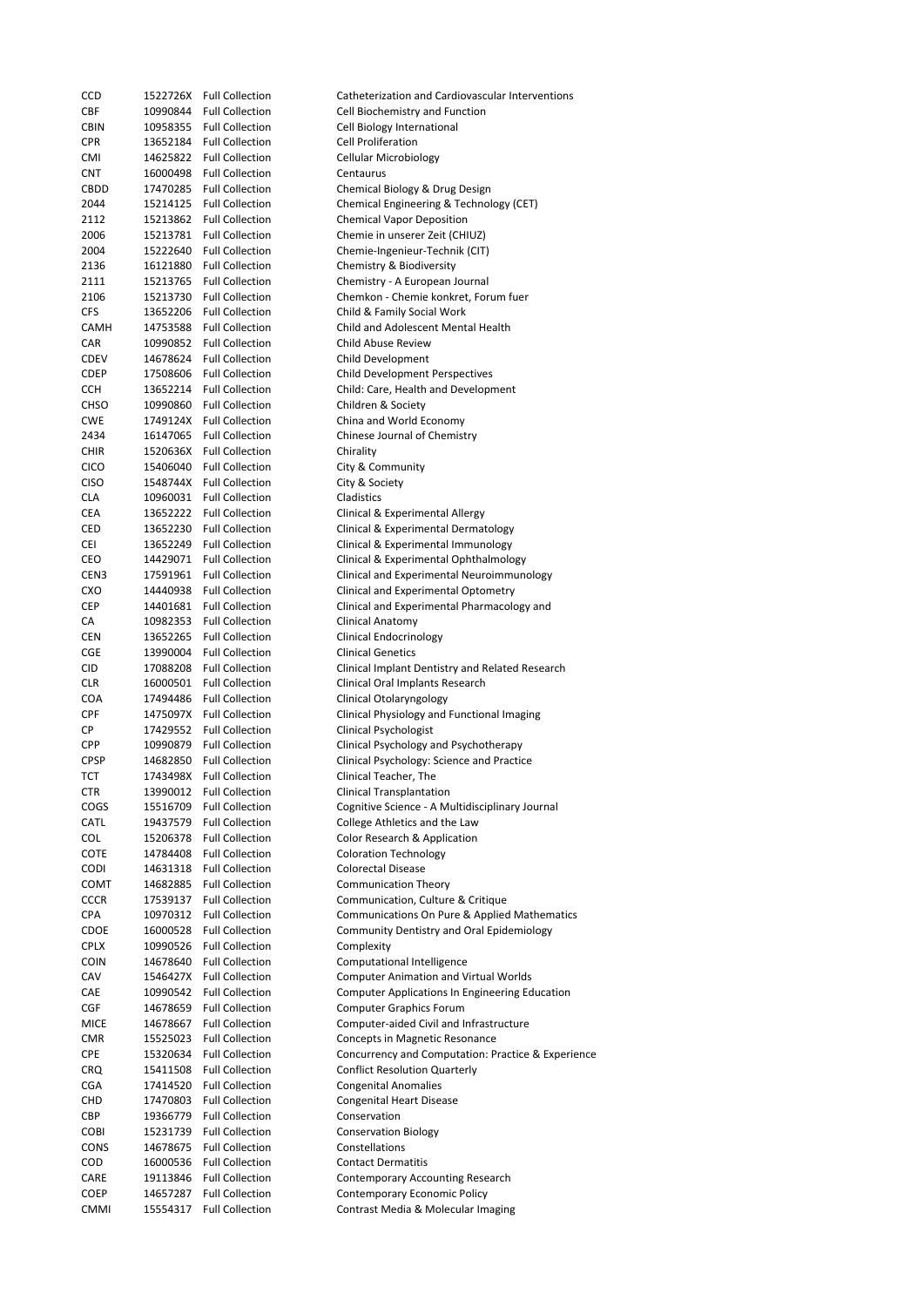| 2222        | 15213986 | <b>Full Collection</b> | <b>Contributions to Plasma Physics</b>              |
|-------------|----------|------------------------|-----------------------------------------------------|
| CORG        | 14678683 | <b>Full Collection</b> | Corporate Governance                                |
| <b>CPRT</b> | 19493207 | <b>Full Collection</b> | Corporate Philanthropy Report                       |
| CSR         | 15353966 | <b>Full Collection</b> | Corporate Social Responsibility and Environmental   |
| CVJ         | 2161007X | <b>Full Collection</b> | <b>Counseling and Values</b>                        |
| CEAS        | 15566978 | <b>Full Collection</b> | Counselor Education and Supervision                 |
| CAIM        | 14678691 | <b>Full Collection</b> | Creativity and Innovation Management                |
| CBM         | 14712857 | <b>Full Collection</b> | Criminal Behaviour and Mental Health                |
| <b>CRIM</b> | 17459125 | <b>Full Collection</b> | Criminology                                         |
| CAPP        | 17459133 | <b>Full Collection</b> | Criminology and Public Policy                       |
| <b>CRIQ</b> | 14678705 | <b>Full Collection</b> | Critical Quarterly                                  |
|             |          | <b>Full Collection</b> |                                                     |
| <b>CROS</b> | 19393881 |                        | CrossCurrents                                       |
| 2223        | 15214079 | <b>Full Collection</b> | Crystal Research and Technology                     |
| <b>CUAG</b> | 21539561 | <b>Full Collection</b> | Culture, Agriculture, Food and Environment          |
| <b>CURA</b> | 21516952 | <b>Full Collection</b> | Curator                                             |
| <b>CURT</b> | 14678748 | <b>Full Collection</b> | Curtis's Botanical Magazine                         |
| <b>CYTO</b> | 15524930 | <b>Full Collection</b> | Cytometry Part A                                    |
| CYT         | 13652303 | <b>Full Collection</b> | Cytopathology                                       |
| СM          | 19493592 | <b>Full Collection</b> | Cytoskeleton                                        |
| 2047        | 18630669 | <b>Full Collection</b> | CLEAN - Soil, Air, Water                            |
| <b>CNS</b>  | 17555949 | <b>Full Collection</b> | <b>CNS: Neuroscience and Therapeutics</b>           |
| DAP         | 19437587 | <b>Full Collection</b> | Dean & Provost                                      |
| DECI        | 15405915 | <b>Full Collection</b> | <b>Decision Sciences</b>                            |
| dsji        | 15404609 | <b>Full Collection</b> | Decision Sciences Journal of Innovative Education   |
|             | 16009657 | <b>Full Collection</b> |                                                     |
| EDT         |          |                        | Dental Traumatology                                 |
| DA          | 15206394 | <b>Full Collection</b> | Depression and Anxiety                              |
| DTH         | 15298019 | <b>Full Collection</b> | Dermatologic Therapy                                |
| DMJ         | 19487177 | <b>Full Collection</b> | Design Management Journal                           |
| DREV        | 19487169 | <b>Full Collection</b> | Design Management Review                            |
| DEWB        | 14718847 | <b>Full Collection</b> | Developing World Bioethics                          |
| DECH        | 14677660 | <b>Full Collection</b> | Development and Change                              |
| DGD         | 1440169X | <b>Full Collection</b> | Development Growth & Differentiation                |
| DPR         | 14677679 | <b>Full Collection</b> | Development Policy Review                           |
| <b>DVDY</b> | 10970177 | <b>Full Collection</b> | Developmental Dynamics                              |
| DMCN        | 14698749 | <b>Full Collection</b> | Developmental Medicine & Child Neurology            |
| NEU         | 1932846X | <b>Full Collection</b> | Developmental Neurobiology                          |
| DEV         | 10982302 | <b>Full Collection</b> | Developmental Psychobiology                         |
|             |          | <b>Full Collection</b> |                                                     |
| DESC        | 14677687 |                        | Developmental Science                               |
| DOM         | 14631326 | <b>Full Collection</b> | Diabetes Obesity & Metabolism                       |
| <b>DMRR</b> | 15207560 | <b>Full Collection</b> | Diabetes/Metabolism: Research and Reviews           |
| DME         | 14645491 | <b>Full Collection</b> | Diabetic Medicine                                   |
| DC          | 10970339 | <b>Full Collection</b> | Diagnostic Cytopathology                            |
| DLTC        | 17468361 | <b>Full Collection</b> | Dialectica                                          |
| DIAL        | 15406385 | <b>Full Collection</b> | Dialog                                              |
| TGER        | 17561221 | <b>Full Collection</b> | Die Unterrichtspraxis/Teaching German               |
| DOME        | 19493606 | <b>Full Collection</b> | Digest of Middle East Studies                       |
| DEN         | 14431661 | <b>Full Collection</b> | Digestive Endoscopy                                 |
| DHE         | 19438001 | <b>Full Collection</b> | Disability Compliance for Higher Education          |
| disa        | 14677717 | <b>Full Collection</b> | <b>Disasters</b>                                    |
| DOTE        | 14422050 | <b>Full Collection</b> | Diseases of the Esophagus                           |
| DDI         | 14724642 | <b>Full Collection</b> | Diversity and Distributions                         |
|             |          |                        |                                                     |
| DAR         | 14653362 | <b>Full Collection</b> | Drug and Alcohol Review                             |
| DDR         | 10982299 | <b>Full Collection</b> | Drug Development Research                           |
| DYS         | 10990909 | <b>Full Collection</b> | Dyslexia                                            |
| EIP         | 17517893 | <b>Full Collection</b> | Early Intervention In Psychiatry                    |
| EMED        | 14680254 | <b>Full Collection</b> | Early Medieval Europe                               |
| ESP         | 10969837 | <b>Full Collection</b> | Earth Surface Processes and Landforms               |
| EQE         | 10969845 | <b>Full Collection</b> | Earthquake Engineering and Structural Dynamics      |
| ECHO        | 15408175 | <b>Full Collection</b> | Echocardiography                                    |
| ECOG        | 16000587 | <b>Full Collection</b> | Ecography                                           |
| EEN         | 13652311 | <b>Full Collection</b> | <b>Ecological Entomology</b>                        |
| EMR         | 14428903 | <b>Full Collection</b> | Ecological Management & Restoration                 |
| EFF         | 16000633 | <b>Full Collection</b> | Ecology of Freshwater Fish                          |
|             | 14610248 | <b>Full Collection</b> | <b>Ecology Letters</b>                              |
| ELE         |          |                        |                                                     |
| ECAF        | 14680270 | <b>Full Collection</b> | <b>Economic Affairs</b>                             |
| EHR         | 14680289 | <b>Full Collection</b> | <b>Economic History Review</b>                      |
| <b>ECIN</b> | 14657295 | <b>Full Collection</b> | Economic Inquiry                                    |
| ECNO        | 14680300 | <b>Full Collection</b> | <b>Economic Notes</b>                               |
| ECOL        | 14680319 | <b>Full Collection</b> | <b>Economic Outlook</b>                             |
| ECPA        | 17593441 | <b>Full Collection</b> | Economic Papers: A journal of applied economics     |
| ECCA        | 14680335 | <b>Full Collection</b> | Economica                                           |
| ECPO        | 14680343 | <b>Full Collection</b> | <b>Economics &amp; Politics</b>                     |
| <b>EMIP</b> | 17453992 | <b>Full Collection</b> | <b>Educational Measurement: Issues and Practice</b> |
|             |          |                        |                                                     |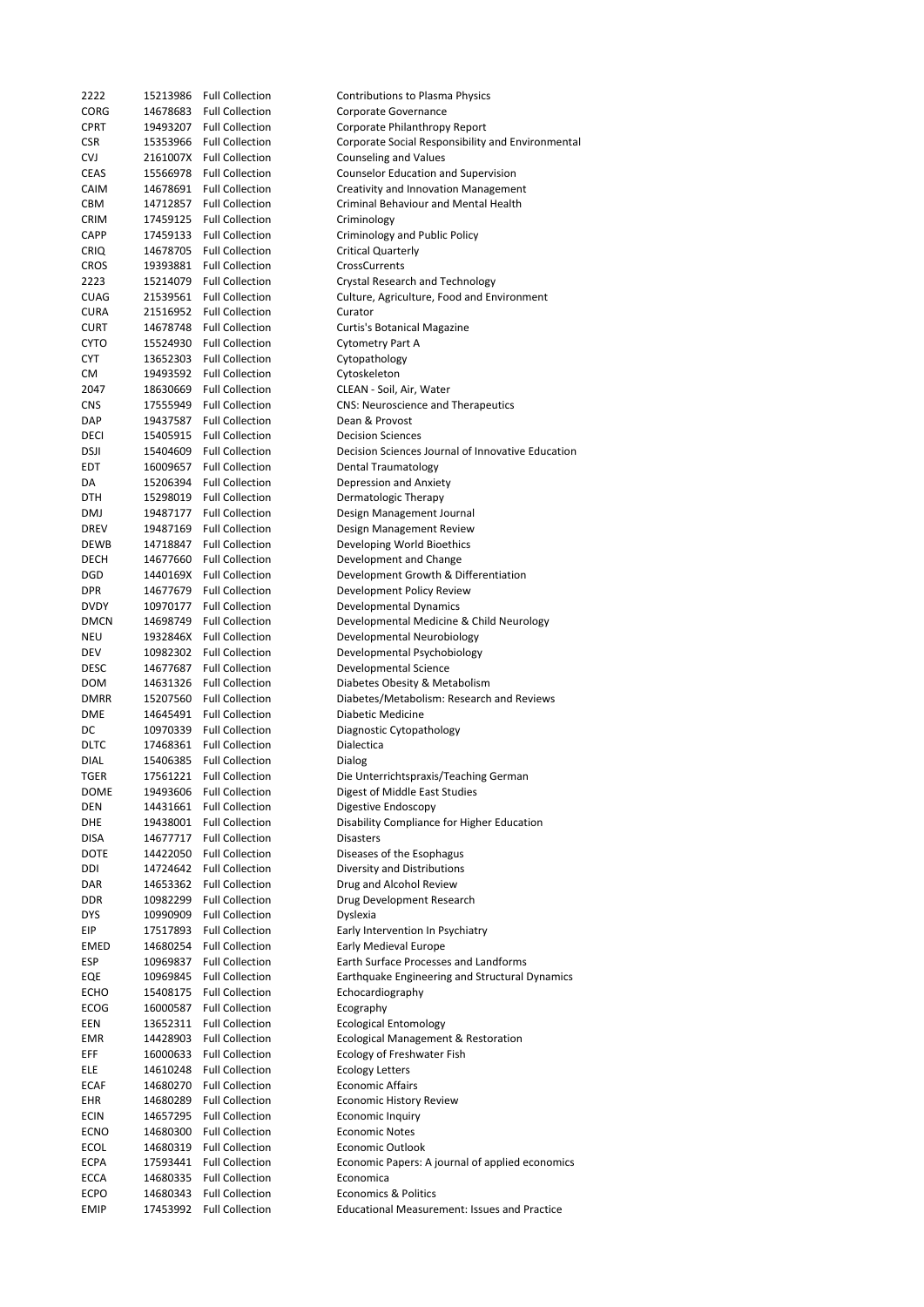| EDTH        | 17415446             | <b>Full Collection</b>                           | <b>Educational Theory</b>                        |
|-------------|----------------------|--------------------------------------------------|--------------------------------------------------|
| EEJ         | 15206416             | <b>Full Collection</b>                           | Electrical Engineering in Japan                  |
| 2049        | 15214109             | <b>Full Collection</b>                           | Electroanalysis                                  |
| ECJ         | 15206432             | <b>Full Collection</b>                           | Electronics & Communications in Japan            |
| 2027        | 15222683             | <b>Full Collection</b>                           | Electrophoresis                                  |
| EMM         | 17426723             | <b>Full Collection</b>                           | <b>Emergency Medicine Australasia</b>            |
|             |                      | <b>Full Collection</b>                           |                                                  |
| ERT         | 15206459             |                                                  | <b>Employment Relations Today</b>                |
| ETP         | 16011546             | <b>Full Collection</b>                           | <b>Endodontic Topics</b>                         |
| 2129        | 16182863             | <b>Full Collection</b>                           | Engineering in Life Sciences (See E129)          |
| EIE         | 17548845             | <b>Full Collection</b>                           | <b>English In Education</b>                      |
| ENLR        | 14756757             | <b>Full Collection</b>                           | English Literary Renaissance                     |
| EMT         | 19456263             | <b>Full Collection</b>                           | <b>Enrollment Management Report</b>              |
| EEA         | 15707458             | <b>Full Collection</b>                           | Entomologia Experimentalis et Applicata          |
| ENR         | 17485967             | <b>Full Collection</b>                           | <b>Entomological Research</b>                    |
| ENS         | 14798298             | <b>Full Collection</b>                           | <b>Entomological Science</b>                     |
| ETAP        | 15406520             | <b>Full Collection</b>                           | <b>Entrepreneurship Theory and Practice</b>      |
| EМ          | 10982280             | <b>Full Collection</b>                           | <b>Environmental and Molecular Mutagenesis</b>   |
| EMI         | 14622920             | <b>Full Collection</b>                           | <b>Environmental Microbiology</b>                |
| EMI4        | 17582229             | <b>Full Collection</b>                           | <b>Environmental Microbiology Reports</b>        |
| EET         | 17569338             | <b>Full Collection</b>                           | <b>Environmental Policy and Governance</b>       |
| EР          | 19447450             | <b>Full Collection</b>                           | Environmental Progress & Sustainable Energy      |
| <b>TQEM</b> | 15206483             | <b>Full Collection</b>                           | <b>Environmental Quality Management</b>          |
| тох         | 15227278             | <b>Full Collection</b>                           | <b>Environmental Toxicology</b>                  |
| ETC         | 15528618             | <b>Full Collection</b>                           | Environmental Toxicology & Chemistry             |
| ENV         | 1099095X             | <b>Full Collection</b>                           | Environmetrics                                   |
| EPI         | 15281167             | <b>Full Collection</b>                           | Epilepsia                                        |
| EPP         | 13652338             | <b>Full Collection</b>                           | Eppo Bulletin                                    |
| EVE         | 20423292             | <b>Full Collection</b>                           | <b>Equine Veterinary Education</b>               |
| EVJ         | 20423306             | <b>Full Collection</b>                           | Equine Veterinary Journal                        |
| ETH         | 14390310             | <b>Full Collection</b>                           | Ethology                                         |
| ETHO        | 15481352             | <b>Full Collection</b>                           | Ethos                                            |
| ERV         | 10990968             | <b>Full Collection</b>                           | <b>European Eating Disorders Review</b>          |
| EUFM        |                      | 1468036X Full Collection                         | European Financial Management                    |
| ECC         | 13652354             | <b>Full Collection</b>                           | European Journal of Cancer Care                  |
| ECI         | 13652362             | <b>Full Collection</b>                           | European Journal of Clinical Investigation       |
| EJE         | 16000579             | <b>Full Collection</b>                           | European Journal of Dental Education             |
| EJED        | 14653435             | <b>Full Collection</b>                           | European Journal of Education                    |
| EJH         | 16000609             | <b>Full Collection</b>                           | <b>European Journal of Haematology</b>           |
| 2040        | 15214141             | <b>Full Collection</b>                           | European Journal of Immunology                   |
| 2005        | 10990682             | <b>Full Collection</b>                           | European Journal of Inorganic Chemistry          |
|             |                      | <b>Full Collection</b>                           |                                                  |
| 2114        | 14389312             |                                                  | European Journal of Lipid Science and Technology |
| ENE         | 14681331             | <b>Full Collection</b><br><b>Full Collection</b> | European Journal of Neurology                    |
| EJN         | 14609568<br>16000722 |                                                  | European Journal of Neuroscience                 |
| EOS         |                      | <b>Full Collection</b>                           | <b>European Journal of Oral Sciences</b>         |
| 2046        | 10990690             | <b>Full Collection</b>                           | European Journal of Organic Chemistry            |
| EJP         | 15322149             | <b>Full Collection</b>                           | European Journal of Pain                         |
| PER         | 10990984             | <b>Full Collection</b>                           | European Journal of Personality                  |
| EJOP        | 14680378             | <b>Full Collection</b>                           | European Journal of Philosophy                   |
| EJPR        | 14756765             | <b>Full Collection</b>                           | European Journal of Political Research           |
| EPDY        | 20478852             | <b>Full Collection</b>                           | European Journal of Political Research Political |
| EJSP        | 10990992             | <b>Full Collection</b>                           | European Journal of Social Psychology            |
| EJSS        | 13652389             | <b>Full Collection</b>                           | European Journal of Soil Science                 |
| <b>EULJ</b> | 14680386             | <b>Full Collection</b>                           | European Law Journal                             |
| <b>EMRE</b> | 17404762             | <b>Full Collection</b>                           | <b>European Management Review</b>                |
| <b>EUCH</b> | 1746692X             | <b>Full Collection</b>                           | <b>EuroChoices</b>                               |
| <b>EVO</b>  | 15585646             | <b>Full Collection</b>                           | Evolution                                        |
| EDE         | 1525142X             | <b>Full Collection</b>                           | <b>Evolution and Development</b>                 |
| EVAN        | 15206505             | <b>Full Collection</b>                           | <b>Evolutionary Anthropology</b>                 |
| EXD         | 16000625             | <b>Full Collection</b>                           | <b>Experimental Dermatology</b>                  |
| EPH         | 1469445X             | <b>Full Collection</b>                           | <b>Experimental Physiology</b>                   |
| EXSY        | 14680394             | <b>Full Collection</b>                           | <b>Expert Systems</b>                            |
| FCSR        | 15523934             | <b>Full Collection</b>                           | Family & Consumer Sciences Research Journal      |
| FCRE        | 17441617             | <b>Full Collection</b>                           | <b>Family Court Review</b>                       |
| FAMP        | 15455300             | <b>Full Collection</b>                           | <b>Family Process</b>                            |
| FARE        | 17413729             | <b>Full Collection</b>                           | <b>Family Relations</b>                          |
| FFE         | 14602695             | <b>Full Collection</b>                           | Fatigue & Fracture of Engineering Materials and  |
| 2243        | 1522239X             | <b>Full Collection</b>                           | Feddes Repertorium                               |
| FGC         | 19493185             | <b>Full Collection</b>                           | <b>Federal Grants &amp; Contracts</b>            |
| FAAM        | 14680408             | <b>Full Collection</b>                           | Financial Accountability & Management            |
| FIMA        | 1755053X             | <b>Full Collection</b>                           | <b>Financial Management</b>                      |
| FMII        | 14680416             | <b>Full Collection</b>                           | Financial Markets, Institutions & Instruments    |
| <b>FIRE</b> | 15406288             | <b>Full Collection</b>                           | <b>Financial Review</b>                          |
| FAM         | 10991018             | <b>Full Collection</b>                           | <b>Fire and Materials</b>                        |
|             |                      |                                                  |                                                  |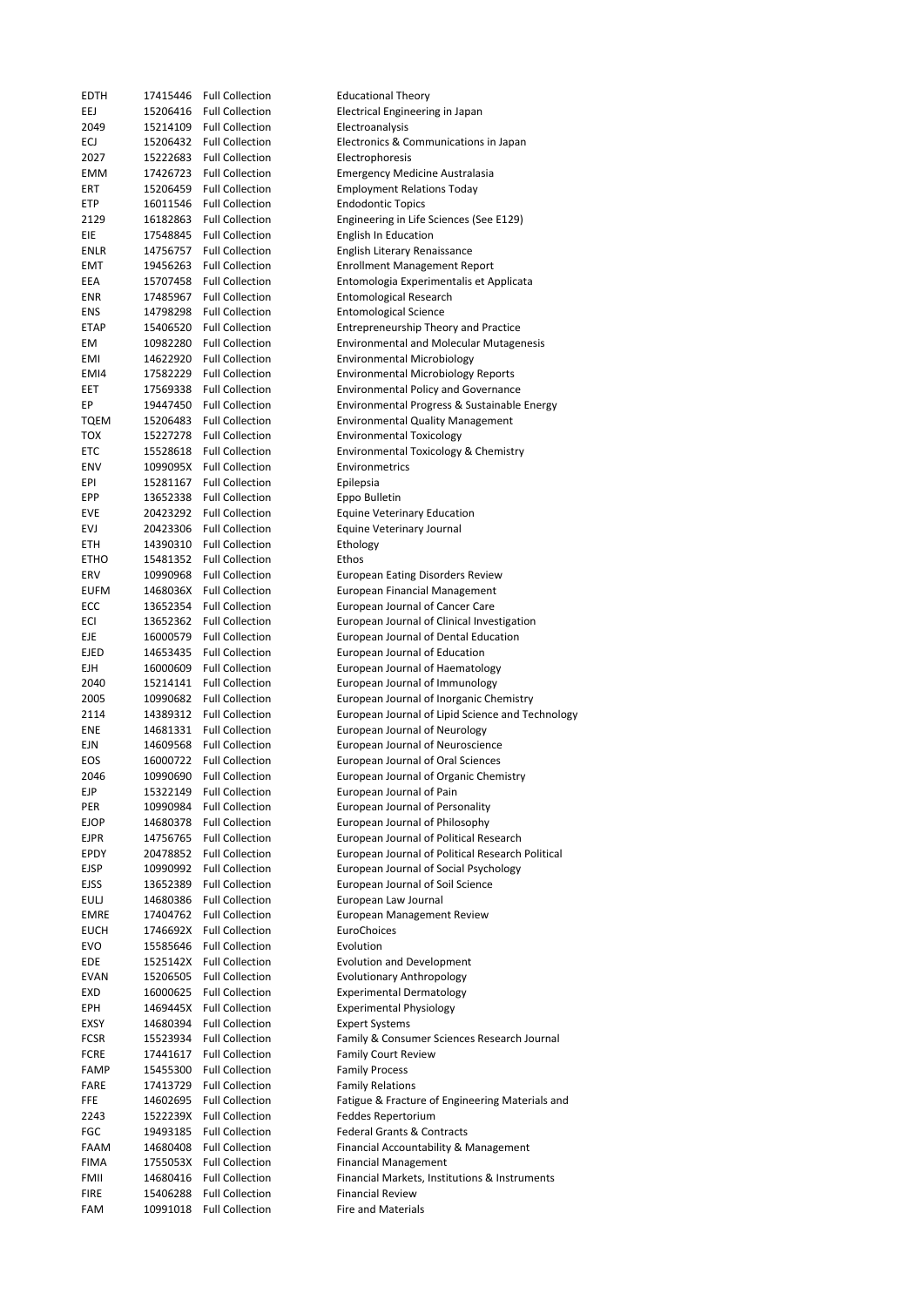| FISC        | 14755890 | <b>Full Collection</b> | <b>Fiscal Studies</b>                            |
|-------------|----------|------------------------|--------------------------------------------------|
| FAF         | 14672979 | <b>Full Collection</b> | <b>Fish and Fisheries</b>                        |
| FME         | 13652400 | <b>Full Collection</b> | Fisheries Management & Ecology                   |
| FOG         | 13652419 | <b>Full Collection</b> | <b>Fisheries Oceanography</b>                    |
| FFJ         | 10991026 | <b>Full Collection</b> | Flavour and Fragrance Journal                    |
| FCT         | 20427166 | <b>Full Collection</b> | Focus on Alternative and Complementary Therapies |
| FLAN        | 19449720 | <b>Full Collection</b> | Foreign Language Annals                          |
| EFP         | 14390329 | <b>Full Collection</b> | <b>Forest Pathology</b>                          |
| 2057        | 15222357 | <b>Full Collection</b> | Forschung                                        |
|             |          | <b>Full Collection</b> |                                                  |
| 2244        | 15213978 |                        | Fortschritte der Physik/Progress of Physics      |
| FWB         | 13652427 | <b>Full Collection</b> | Freshwater Biology                               |
| 2293        | 16156854 | <b>Full Collection</b> | <b>Fuel Cells</b>                                |
| FEC         | 13652435 | <b>Full Collection</b> | <b>Functional Ecology</b>                        |
| FCP         | 14728206 | <b>Full Collection</b> | Fundamental & Clinical Pharmacology              |
| FPS         | 19312261 | <b>Full Collection</b> | <b>Future Prescriber</b>                         |
| FEBS        | 17424658 | <b>Full Collection</b> | <b>FEBS Journal</b>                              |
| GEND        | 14680424 | <b>Full Collection</b> | Gender & History                                 |
| <b>GWAO</b> | 14680432 | <b>Full Collection</b> | Gender, Work & Organisation                      |
| GENA        | 19393466 | <b>Full Collection</b> | <b>General Anthropology</b>                      |
| GTC         | 13652443 | <b>Full Collection</b> | Genes To Cells                                   |
| GBB         | 1601183X | <b>Full Collection</b> | Genes, Brain and Behavior                        |
| GCC         | 10982264 | <b>Full Collection</b> | Genes, Chromosomes and Cancer                    |
| GEPI        | 10982272 | <b>Full Collection</b> | Genetic Epidemiology                             |
| GEA         | 15206548 | <b>Full Collection</b> | Geoarchaeology                                   |
|             |          |                        |                                                  |
| GBI         | 14724669 | <b>Full Collection</b> | Geobiology                                       |
| GFL         | 14688123 | <b>Full Collection</b> | Geofluids                                        |
| GEOA        | 14680459 | <b>Full Collection</b> | Geografiska Annaler Series A: Physical Geography |
| GEOB        | 14680467 | <b>Full Collection</b> | Geografiska Annaler Series B: Human Geography    |
| GEAN        | 15384632 | <b>Full Collection</b> | Geographical Analysis                            |
| GEOR        | 17455871 | <b>Full Collection</b> | Geographical Research                            |
| GERE        | 19310846 | <b>Full Collection</b> | Geographical Review                              |
| GJ          | 10991034 | <b>Full Collection</b> | Geological Journal                               |
| GTO         | 13652451 | <b>Full Collection</b> | Geology Today                                    |
| 2478        | 18657389 | <b>Full Collection</b> | Geomechanics and Tunnelling                      |
| GPR         | 13652478 | <b>Full Collection</b> | <b>Geophysical Prospecting</b>                   |
| GGR         | 1751908X | <b>Full Collection</b> | Geostandards & Geoanalytical Research            |
|             |          |                        |                                                  |
| GGI         | 14470594 | <b>Full Collection</b> | Geriatrics & Gerontology International           |
| GEER        | 14680475 | <b>Full Collection</b> | German Economic Review                           |
| GLAL        | 14680483 | <b>Full Collection</b> | German Life and Letters                          |
| 2058        | 15222322 | <b>Full Collection</b> | German Research                                  |
| GER         | 17412358 | <b>Full Collection</b> | Gerodontology                                    |
| GLIA        | 10981136 | <b>Full Collection</b> | Glia                                             |
| JOE         | 19322062 | <b>Full Collection</b> | Global Business and Organizational Excellence    |
| GCB         | 13652486 | <b>Full Collection</b> | Global Change Biology                            |
| GEB         | 14668238 | <b>Full Collection</b> | Global Ecology and Biogeography                  |
| GLOB        | 14710374 | <b>Full Collection</b> | Global Networks                                  |
| GOVE        | 14680491 | <b>Full Collection</b> | Governance                                       |
| GFS         | 13652494 | <b>Full Collection</b> | Grass & Forage Science                           |
| GRS         | 1744697X | <b>Full Collection</b> | <b>Grassland Science</b>                         |
|             |          | <b>Full Collection</b> | Groundwater Monitoring & Remediation             |
| <b>GWMR</b> | 17456592 |                        |                                                  |
| <b>GWAT</b> | 17456584 | <b>Full Collection</b> | GroundWater                                      |
| <b>GROW</b> | 14682257 | <b>Full Collection</b> | Growth and Change                                |
| 2250        | 15222608 | <b>Full Collection</b> | GAMM - Mitteilungen                              |
| DVG         | 1526968X | <b>Full Collection</b> | genesis: The Journal of Genetics and Development |
| HAE         | 13652516 | <b>Full Collection</b> | Haemophilia                                      |
| HAST        | 1552146X | <b>Full Collection</b> | <b>Hastings Center Report</b>                    |
| HED         | 10970347 | <b>Full Collection</b> | Head & Neck: Journal for The Sciences &          |
| HEAD        | 15264610 | <b>Full Collection</b> | Headache                                         |
| HSC         | 13652524 | <b>Full Collection</b> | Health & Social Care In the Community            |
| HEC         | 10991050 | <b>Full Collection</b> | <b>Health Economics</b>                          |
|             | 14711842 | <b>Full Collection</b> | Health Information and Libraries Journal         |
| HIR         |          | <b>Full Collection</b> | <b>Health Services Research</b>                  |
| HESR        | 14756773 |                        |                                                  |
| HTJ         | 15231496 | <b>Full Collection</b> | Heat Transfer - Asian Research                   |
| HEL         | 15235378 | <b>Full Collection</b> | Helicobacter                                     |
| 2217        | 15222675 | <b>Full Collection</b> | Helvetica Chimica Acta                           |
| HON         | 10991069 | <b>Full Collection</b> | <b>Hematological Oncology</b>                    |
| HDI         | 15424758 | <b>Full Collection</b> | Hemodialysis International                       |
| HEP         | 15273350 | <b>Full Collection</b> | Hepatology                                       |
| HEPR        | 1872034X | <b>Full Collection</b> | <b>Hepatology Research</b>                       |
| нc          | 10981071 | <b>Full Collection</b> | <b>Heteroatom Chemistry</b>                      |
| HEA         | 21501092 | <b>Full Collection</b> | <b>Higher Education Abstracts</b>                |
| HEQU        | 14682273 | <b>Full Collection</b> | <b>Higher Education Quarterly</b>                |
| <b>HIPO</b> | 10981063 | <b>Full Collection</b> | Hippocampus                                      |
|             |          |                        |                                                  |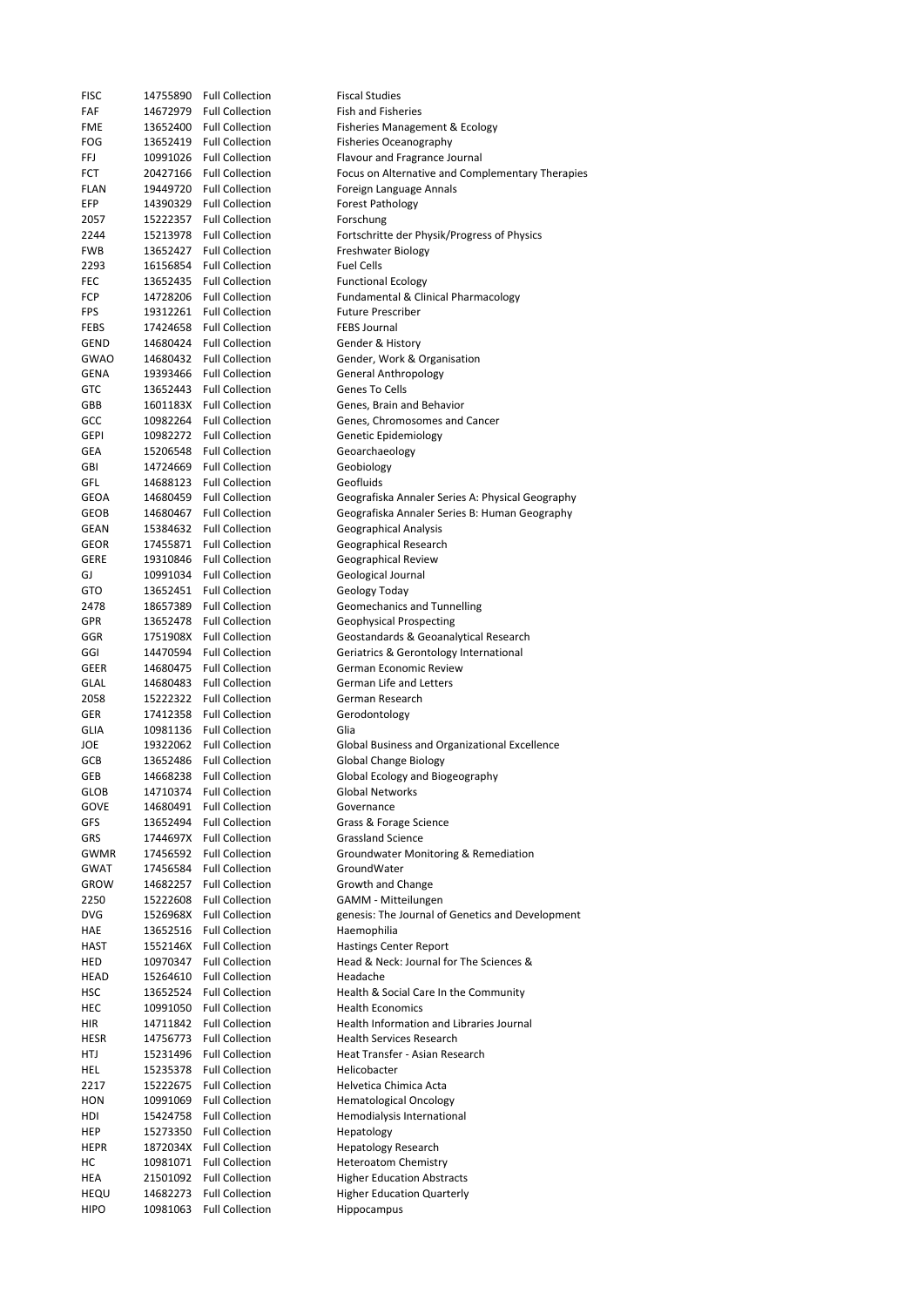| HIS              | 13652559 | <b>Full Collection</b>   | Histopathology                                     |
|------------------|----------|--------------------------|----------------------------------------------------|
| <b>HISR</b>      |          | 14682281 Full Collection | <b>Historical Research</b>                         |
| HIST             | 1468229X | <b>Full Collection</b>   | History                                            |
| HITH             | 14682303 | <b>Full Collection</b>   | History and Theory                                 |
| HOEQ             |          | 17485959 Full Collection | History of Education Quarterly                     |
|                  |          |                          |                                                    |
| HIC <sub>3</sub> | 14780542 | <b>Full Collection</b>   | History Compass (Electronic)                       |
| HBM              | 10970193 | <b>Full Collection</b>   | Human Brain Mapping                                |
| <b>HCRE</b>      |          | 14682958 Full Collection | Human Communication Research                       |
| HFM              | 15206564 | <b>Full Collection</b>   | Human Factors and Ergonomics in Manufacturing      |
| <b>HUMU</b>      | 10981004 | <b>Full Collection</b>   | <b>Human Mutation</b>                              |
| <b>HUP</b>       | 10991077 | <b>Full Collection</b>   | Human Psychopharmacology: Clinical and             |
| <b>HRDQ</b>      | 15321096 | <b>Full Collection</b>   | Human Resource Development Quarterly               |
| <b>HRM</b>       |          | 1099050X Full Collection | Human Resource Management                          |
|                  |          |                          |                                                    |
| <b>HRMJ</b>      |          | 17488583 Full Collection | Human Resource Management Journal                  |
| HYP              | 10991085 | <b>Full Collection</b>   | <b>Hydrological Processes</b>                      |
| <b>HYPA</b>      |          | 15272001 Full Collection | Hypatia                                            |
| HIV              |          | 14681293 Full Collection | <b>HIV Medicine</b>                                |
| TAN              | 20592310 | <b>Full Collection</b>   | HLA (Human Leukocyte Antigen)                      |
| IBI              |          | 1474919X Full Collection | Ibis                                               |
| IMR              |          | 1600065X Full Collection | <b>Immunological Reviews</b>                       |
|                  |          |                          |                                                    |
| <b>IMM</b>       | 13652567 | <b>Full Collection</b>   | Immunology                                         |
| INA              | 16000668 | <b>Full Collection</b>   | Indoor Air                                         |
| IREL             |          | 1468232X Full Collection | Industrial Relations                               |
| IRJ              | 14682338 | <b>Full Collection</b>   | Industrial Relations Journal                       |
| <b>INFA</b>      |          | 15327078 Full Collection | Infancy                                            |
| ICD              |          | 15227219 Full Collection | Infant and Child Development                       |
| <b>IMHJ</b>      | 10970355 | <b>Full Collection</b>   | Infant Mental Health Journal                       |
|                  |          |                          |                                                    |
| ISJ              | 13652575 | <b>Full Collection</b>   | Information Systems Journal                        |
| ICAD             | 17524598 | <b>Full Collection</b>   | <b>Insect Conservation and Diversity</b>           |
| IMB              | 13652583 | <b>Full Collection</b>   | Insect Molecular Biology                           |
| INS              | 17447917 | <b>Full Collection</b>   | <b>Insect Science</b>                              |
| IEAM             | 15513793 | <b>Full Collection</b>   | Integrated Environmental Assessment and Management |
| INZ <sub>2</sub> | 17494877 | <b>Full Collection</b>   | Integrative Zoology (Electronic)                   |
| ISAF             | 10991174 | <b>Full Collection</b>   | Intelligent Systems in Accounting, Finance &       |
|                  |          |                          |                                                    |
| IMJ              | 14455994 | <b>Full Collection</b>   | Internal Medicine Journal                          |
| <b>INTA</b>      | 14682346 | <b>Full Collection</b>   | <b>International Affairs</b>                       |
| IDJ              |          | 1875595X Full Collection | International Dental Journal                       |
| <b>IERE</b>      | 14682354 | <b>Full Collection</b>   | International Economic Review                      |
| IEJ              | 13652591 | <b>Full Collection</b>   | International Endodontic Journal                   |
| INFI             | 14682362 | <b>Full Collection</b>   | <b>International Finance</b>                       |
| IIR              | 10991107 | <b>Full Collection</b>   | International Insolvency Review                    |
|                  |          |                          |                                                    |
| NAG              | 10969853 | <b>Full Collection</b>   | International Journal for Numerical and Analytical |
| <b>CNM</b>       | 20407947 | <b>Full Collection</b>   | International Journal for Numerical Methods in     |
| <b>NME</b>       | 10970207 | <b>Full Collection</b>   | International Journal for Numerical Methods in     |
| ACS              | 10991115 | <b>Full Collection</b>   | International Journal of Adaptive Control and      |
| <b>IJAC</b>      | 17447402 | <b>Full Collection</b>   | International Journal of Applied Ceramic           |
| <b>IJAG</b>      | 20411294 | <b>Full Collection</b>   | International Journal of Applied Glass Science     |
| <b>IJAL</b>      | 14734192 | <b>Full Collection</b>   | International Journal of Applied Linguistics       |
|                  |          |                          |                                                    |
| APS              | 15569187 | <b>Full Collection</b>   | International Journal of Applied Psychoanalytic    |
| JADE             | 14768070 | <b>Full Collection</b>   | International Journal of Art & Design Education    |
| <b>UAU</b>       | 10991123 | <b>Full Collection</b>   | International Journal of Auditing                  |
| IJC              | 10970215 | <b>Full Collection</b>   | International Journal of Cancer                    |
| KIN              | 10974601 | <b>Full Collection</b>   | International Journal of Chemical Kinetics         |
| CTA              | 1097007X | <b>Full Collection</b>   | International Journal of Circuit Theory and        |
| JOC              | 10970088 | <b>Full Collection</b>   | International Journal of Climatology               |
|                  |          |                          |                                                    |
| <b>IJCP</b>      | 17421241 | <b>Full Collection</b>   | International Journal of Clinical Practice         |
| DAC              | 10991131 | <b>Full Collection</b>   | International Journal of Communication Systems     |
| <b>IJCS</b>      | 14706431 | <b>Full Collection</b>   | International Journal of Consumer Studies          |
| ICS              | 14682494 | <b>Full Collection</b>   | International Journal of Cosmetic Science          |
| IDT              | 14710307 | <b>Full Collection</b>   | International Journal of Dairy Technology          |
| IDH              | 16015037 | <b>Full Collection</b>   | International Journal of Dental Hygiene            |
| IJD              | 13654632 | <b>Full Collection</b>   | International Journal of Dermatology               |
|                  |          |                          |                                                    |
| EAT              | 1098108X | <b>Full Collection</b>   | International Journal of Eating Disorders          |
| ER               | 1099114X | <b>Full Collection</b>   | International Journal of Energy Research           |
| IEP              | 13652613 | <b>Full Collection</b>   | International Journal of Experimental Pathology    |
| <b>IJFE</b>      | 10991158 | <b>Full Collection</b>   | International Journal of Finance & Economics       |
| <b>IJFS</b>      | 13652621 | <b>Full Collection</b>   | International Journal of Food Science & Technology |
| GPS              | 10991166 | <b>Full Collection</b>   | International Journal of Geriatric Psychiatry      |
| <b>HPM</b>       | 10991751 | <b>Full Collection</b>   | International Journal of Health Planning and       |
|                  |          |                          |                                                    |
| IMA              | 10981098 | <b>Full Collection</b>   | International Journal of Imaging Systems and       |
| Ш                | 1744313X | <b>Full Collection</b>   | International Journal of Immunogenetics            |
| INT              | 1098111X | <b>Full Collection</b>   | International Journal of Intelligent Systems       |
| IJJS             | 14756781 | <b>Full Collection</b>   | International Journal of Japanese Sociology        |
|                  |          |                          |                                                    |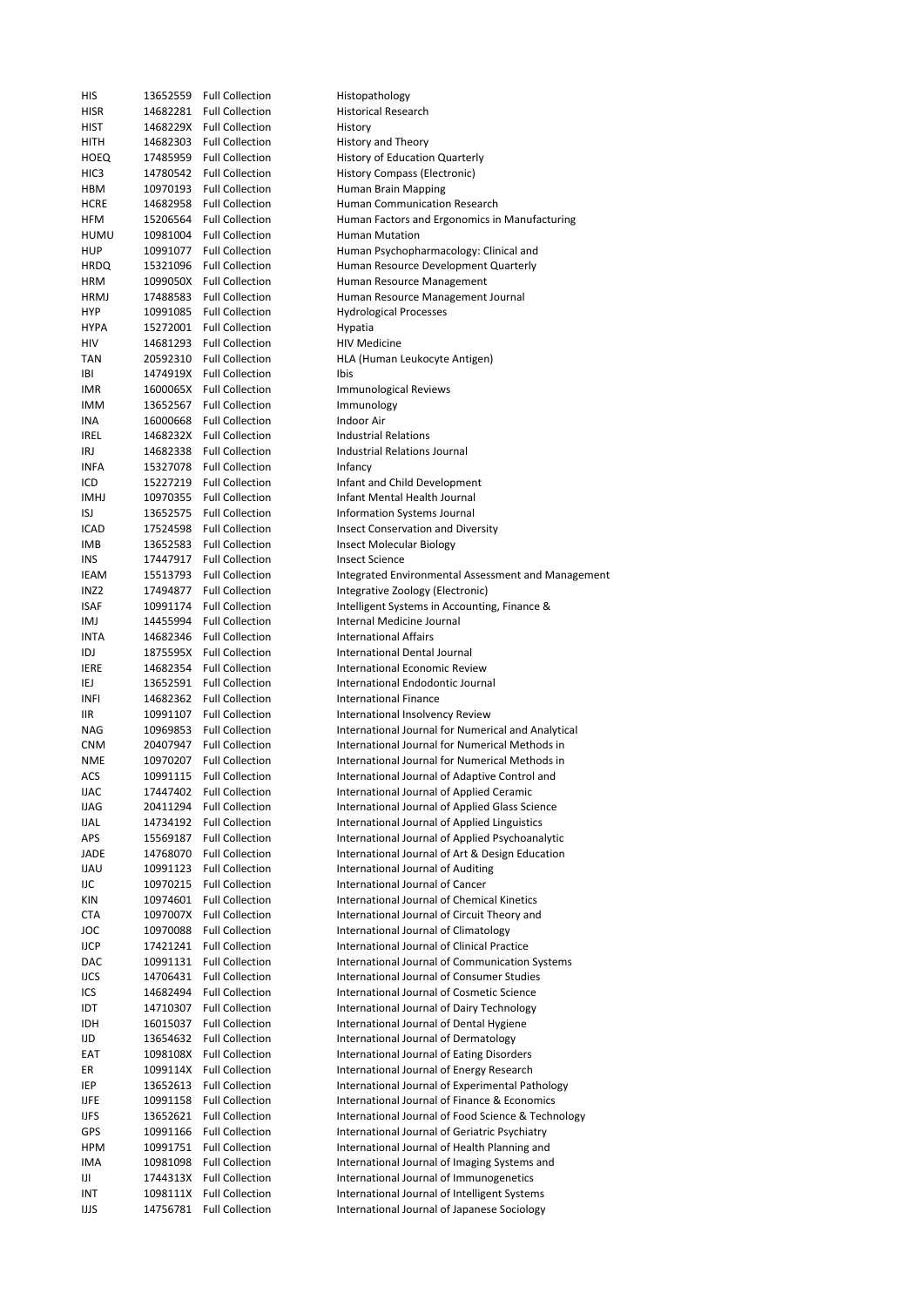| <b>IJLH</b> | 1751553X | <b>Full Collection</b>   | International Journal of Laboratory Hematology     |
|-------------|----------|--------------------------|----------------------------------------------------|
| JLCD        | 14606984 | <b>Full Collection</b>   | International Journal of Language & Communication  |
| <b>IJMR</b> | 14682370 | <b>Full Collection</b>   | International Journal of Management Reviews        |
| <b>INM</b>  | 14470349 | <b>Full Collection</b>   | International Journal of Mental Health Nursing     |
| <b>MPR</b>  | 15570657 | <b>Full Collection</b>   | International Journal of Methods in Psychiatric    |
| IJNA        | 10959270 | <b>Full Collection</b>   | International Journal of Nautical Archaeology      |
| NEM         | 10991190 | <b>Full Collection</b>   | International Journal of Network Management        |
| <b>NVSM</b> | 1479103X | <b>Full Collection</b>   | International Journal of Nonprofit & Voluntary     |
| JNM         | 10991204 | <b>Full Collection</b>   | International Journal of Numerical Modelling:      |
|             |          |                          |                                                    |
| <b>IJNT</b> | 20473095 | <b>Full Collection</b>   | International Journal of Nursing                   |
| IJN         | 1440172X | <b>Full Collection</b>   | International Journal of Nursing Practice          |
| OPN         | 17483743 | <b>Full Collection</b>   | International Journal of Older People Nursing      |
| OA          | 10991212 | <b>Full Collection</b>   | International Journal of Osteoarchaeology          |
| IPD         | 1365263X | <b>Full Collection</b>   | International Journal of Paediatric Dentistry      |
| <b>IJPP</b> | 20427174 | <b>Full Collection</b>   | International Journal of Pharmacy Practice         |
| <b>IJOP</b> | 1464066X | <b>Full Collection</b>   | International Journal of Psychology                |
| QUA         | 1097461X | <b>Full Collection</b>   | International Journal of Quantum Chemistry         |
| APL         |          | 1756185X Full Collection | International Journal of Rheumatic Diseases        |
| <b>RNC</b>  | 10991239 | <b>Full Collection</b>   | International Journal of Robust and Nonlinear      |
| <b>MMCE</b> | 1099047X | <b>Full Collection</b>   | International Journal of RF and Microwave          |
| SAT         | 15420981 | <b>Full Collection</b>   | International Journal of Satellite Communications  |
| <b>IJSA</b> | 14682389 | <b>Full Collection</b>   | International Journal of Selection and Assessment  |
|             |          |                          |                                                    |
| <b>IJSW</b> | 14682397 | <b>Full Collection</b>   | International Journal of Social Welfare            |
| <b>IJST</b> | 14682400 | <b>Full Collection</b>   | International Journal of Systematic Theology       |
| JTR         | 15221970 | <b>Full Collection</b>   | International Journal of Tourism Research          |
| <b>IJTD</b> | 14682419 | <b>Full Collection</b>   | International Journal of Training and Development  |
| <b>IJUR</b> | 14682427 | <b>Full Collection</b>   | International Journal of Urban and Regional        |
| <b>IJUN</b> | 1749771X | <b>Full Collection</b>   | International Journal of Urological Nursing        |
| IJU         | 14422042 | <b>Full Collection</b>   | International Journal of Urology                   |
| FLD         | 10970363 | <b>Full Collection</b>   | International Jrnl for Numerical Methods in Fluids |
| ILR         | 1564913X | <b>Full Collection</b>   | <b>International Labour Review</b>                 |
| <b>IMIG</b> | 14682435 | <b>Full Collection</b>   | <b>International Migration</b>                     |
| <b>IMRE</b> | 17477379 | <b>Full Collection</b>   | <b>International Migration Review</b>              |
| <b>INR</b>  | 14667657 | <b>Full Collection</b>   | <b>International Nursing Review</b>                |
| IRFI        | 14682443 | <b>Full Collection</b>   | International Review of Finance                    |
| 2246        | 15222632 | <b>Full Collection</b>   | International Review of Hydrobiology               |
| <b>IROM</b> | 17586631 | <b>Full Collection</b>   | <b>International Review of Mission</b>             |
| <b>ISSJ</b> | 14682451 | <b>Full Collection</b>   | International Social Science Journal               |
| <b>ISSR</b> | 1468246X | <b>Full Collection</b>   | <b>International Social Security Review</b>        |
| <b>INSR</b> | 17515823 | <b>Full Collection</b>   | <b>International Statistical Review</b>            |
| ETEP        | 20507038 | <b>Full Collection</b>   | International Transactions on Electrical Energy    |
| <b>ITOR</b> | 14753995 | <b>Full Collection</b>   | International Transactions In Operational Research |
| IWJ         | 1742481X | <b>Full Collection</b>   | International Wound Journal                        |
| IZY         | 17481090 | <b>Full Collection</b>   | International Zoo Yearbook                         |
| <b>IVB</b>  | 17447410 | <b>Full Collection</b>   | <b>Invertebrate Biology</b>                        |
|             |          |                          |                                                    |
| IRD         | 15310361 | <b>Full Collection</b>   | Irrigation and Drainage                            |
| IAR         | 14401738 | <b>Full Collection</b>   | Island Arc                                         |
| TEE         | 19314981 | <b>Full Collection</b>   | IEEJ Transactions on Electrical and Electronic     |
| VOXS        | 17512824 | <b>Full Collection</b>   | <b>ISBT Science Series</b>                         |
| JJNS        | 17427924 | <b>Full Collection</b>   | Japan Journal of Nursing Science                   |
| <b>DDG</b>  | 16100387 | <b>Full Collection</b>   | Journal der Deutschen Dermatologischen             |
| <b>JSSR</b> | 14685906 | <b>Full Collection</b>   | Journal for the Scientific Study of Religion       |
| JTSB        | 14685914 | <b>Full Collection</b>   | Journal for the Theory of Social Behaviour         |
| <b>JSPN</b> | 17446155 | <b>Full Collection</b>   | Journal for Specialists In Pediatric Nursing       |
| <b>JAAN</b> | 23276924 | <b>Full Collection</b>   | Journal of the American Association of Nurse Pract |
| <b>JACE</b> | 15512916 | <b>Full Collection</b>   | Journal of the American Ceramic Society            |
| JAWR        | 17521688 | <b>Full Collection</b>   | Journal of the American Water Resources            |
| JDV         | 14683083 | <b>Full Collection</b>   | Journal of the European Academy of Dermatology &   |
| JNS         | 15298027 | <b>Full Collection</b>   | Journal of the Peripheral Nervous System           |
| <b>JRAI</b> | 14679655 | <b>Full Collection</b>   | Journal of the Royal Anthropological Institute     |
| <b>RSSA</b> | 1467985X | <b>Full Collection</b>   | Journal of the Royal Statistical Society: Series A |
| <b>RSSB</b> | 14679868 | <b>Full Collection</b>   | Journal of the Royal Statistical Society: Series B |
| <b>RSSC</b> | 14679876 | <b>Full Collection</b>   | Journal of the Royal Statistical Society: Series C |
| <b>JWAS</b> | 17497345 | <b>Full Collection</b>   | Journal of the World Aquaculture Society           |
| <b>JAOC</b> |          | <b>Full Collection</b>   |                                                    |
|             | 21611874 |                          | Journal of Addictions & Offender Counseling        |
| JAAL        | 19362706 | <b>Full Collection</b>   | Journal of Adolescent & Adult Literacy             |
| JAN         | 13652648 | <b>Full Collection</b>   | Journal of Advanced Nursing                        |
| <b>JAAC</b> | 15406245 | <b>Full Collection</b>   | Journal of Aesthetics and Art Criticism            |
| JOAC        | 14710366 | <b>Full Collection</b>   | Journal of Agrarian Change                         |
| JAGE        | 14779552 | <b>Full Collection</b>   | Journal of Agricultural Economics                  |
| JAC         | 1439037X | <b>Full Collection</b>   | Journal of Agronomy and Crop Science               |
| JGS         | 15325415 | <b>Full Collection</b>   | Journal of American Geriatrics Society             |
| JOA         | 14697580 | <b>Full Collection</b>   | Journal of Anatomy                                 |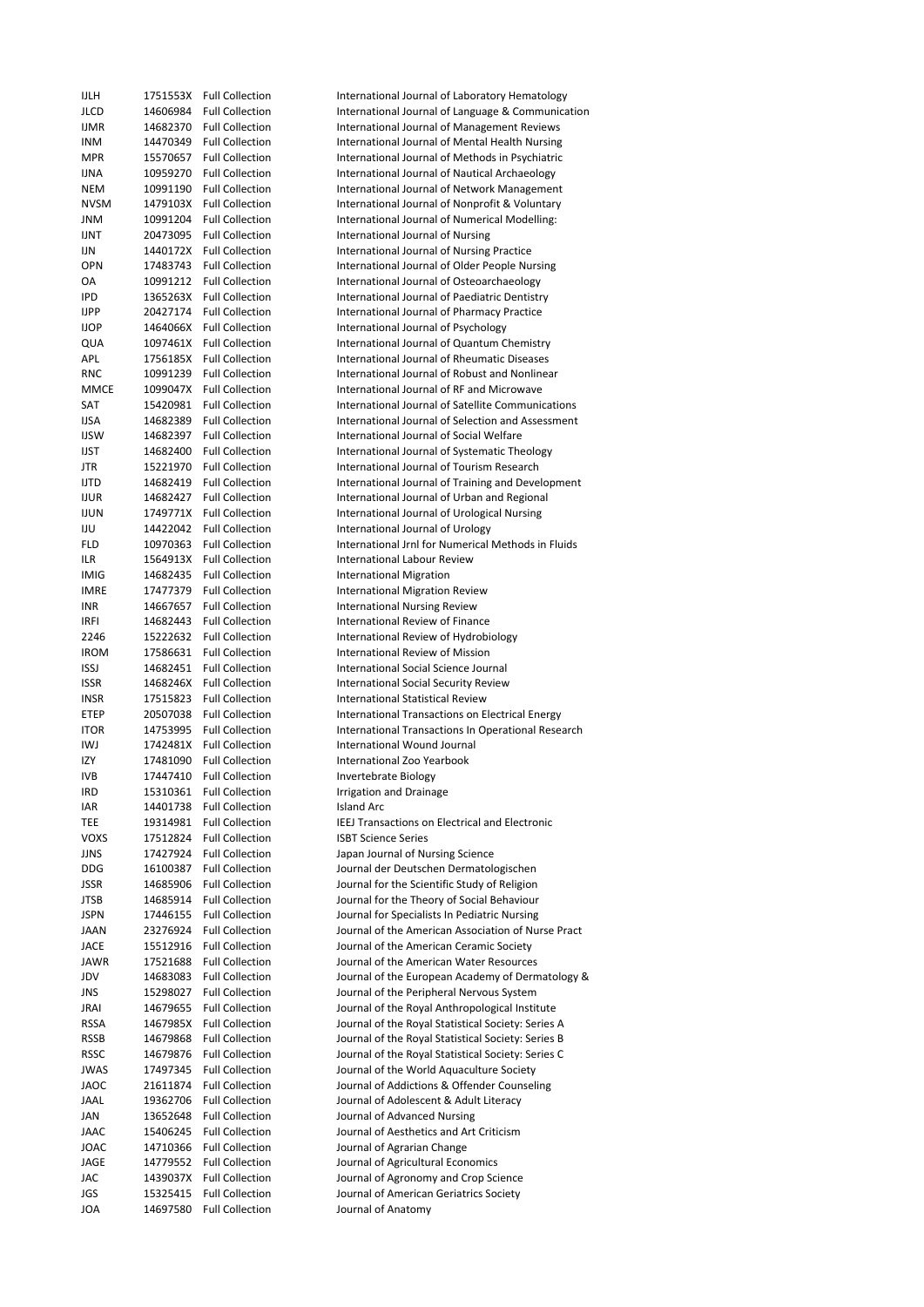| JBG          |          | 14390388 Full Collection                             | Journal of Animal Breeding and Genetics                              |
|--------------|----------|------------------------------------------------------|----------------------------------------------------------------------|
| JANE         |          | 13652656 Full Collection                             | Journal of Animal Ecology                                            |
| JPN          |          | 14390396 Full Collection                             | Journal of Animal Physiology and Animal Nutrition                    |
| JABR         |          | 17519861 Full Collection                             | Journal of Applied Biobehavioral Research                            |
| JCR<br>JPE   |          | 16005767 Full Collection                             | Journal of Applied Crystallography                                   |
| JAE          |          | 13652664 Full Collection<br>10991255 Full Collection | Journal of Applied Ecology                                           |
| JEN          |          | 14390418 Full Collection                             | Journal of Applied Econometrics<br>Journal of Applied Entomology     |
| JAI          |          | 14390426 Full Collection                             | Journal of Applied Ichthyology                                       |
| JAM          |          | 13652672 Full Collection                             | Journal of Applied Microbiology                                      |
| JAPP         |          | 14685930 Full Collection                             | Journal of Applied Philosophy                                        |
| APP          |          | 10974628 Full Collection                             | Journal of Applied Polymer Science                                   |
| JAR          |          | 14683148 Full Collection                             | Journal of Applied Research In Intellectual                          |
| JASP         |          | 15591816 Full Collection                             | Journal of Applied Social Psychology                                 |
| JAT          |          | 10991263 Full Collection                             | Journal of Applied Toxicology                                        |
| JAV          |          | 1600048X Full Collection                             | Journal of Avian Biology                                             |
| 2248         |          | 15214028 Full Collection                             | Journal of Basic Microbiology                                        |
| <b>BDM</b>   |          | 10990771 Full Collection                             | Journal of Behavioral Decision Making                                |
| JBT          |          | 10990461 Full Collection                             | Journal of Biochemical and Molecular Toxicology                      |
| JBI          |          | 13652699 Full Collection                             | Journal of Biogeography                                              |
| JBM          |          | 15524981 Full Collection                             | Journal of Biomedical Materials Research                             |
| JBFA         |          | 14685957 Full Collection                             | Journal of Business Finance & Accounting                             |
| JBL          |          | 21581592 Full Collection                             | Journal of Business Logistics                                        |
| <b>JOCS</b>  |          | 15408191 Full Collection                             | Journal of Cardiac Surgery                                           |
| JCE          |          | 15408167 Full Collection                             | Journal of Cardiovascular Electrophysiology                          |
| JCB          |          | 10974644 Full Collection                             | Journal of Cellular Biochemistry                                     |
| JCP          |          | 10974652 Full Collection                             | Journal of Cellular Physiology                                       |
| CEM          |          | 1099128X Full Collection                             | Journal of Chemometrics                                              |
| JCAP         |          | 17446171 Full Collection                             | Journal of Child and Adolescent Psychiatric                          |
| JOCP         |          | 15406253 Full Collection                             | Journal of Chinese Philosophy                                        |
| JCA          |          | 10981101 Full Collection                             | Journal of Clinical Apheresis                                        |
| JCLA         |          | 10982825 Full Collection                             | Journal of Clinical Laboratory Analysis                              |
| JOCN         |          | 13652702 Full Collection                             | Journal of Clinical Nursing                                          |
| <b>JCPE</b>  |          | 1600051X Full Collection                             | Journal of Clinical Periodontology                                   |
| JCPT<br>JCLP |          | 13652710 Full Collection<br>10974679 Full Collection | Journal of Clinical Pharmacy & Therapeutics                          |
| JCU          |          | 10970096 Full Collection                             | Journal of Clinical Psychology<br>Journal of Clinical Ultrasound     |
| JOCC         |          | 21611882 Full Collection                             | Journal of College Counseling                                        |
| <b>JCOM</b>  |          | 14602466 Full Collection                             | Journal of Communication                                             |
| CASP         |          | 10991298 Full Collection                             | Journal of Community & Applied Social Psychology                     |
| <b>JCOP</b>  |          | 15206629 Full Collection                             | Journal of Community Psychology                                      |
| <b>JCC</b>   |          | 1096987X Full Collection                             | Journal of Computational Chemistry                                   |
| <b>JCAL</b>  |          | 13652729 Full Collection                             | Journal of Computer Assisted Learning                                |
| JCC4         |          | 10836101 Full Collection                             | Journal of Computer-Mediated Communication                           |
| JOCA         |          | 17456606 Full Collection                             | Journal of Consumer Affairs                                          |
| CВ           |          | 14791838 Full Collection                             | Journal of Consumer Behaviour                                        |
| JCCM         |          | 14685973 Full Collection                             | Journal of Contingencies and Crisis Management                       |
| JCAF         |          | 10970053 Full Collection                             | Journal of Corporate Accounting & Finance                            |
| <b>JOCD</b>  |          | 14732165 Full Collection                             | Journal of Cosmetic Dermatology                                      |
| <b>JCAD</b>  |          | 15566676 Full Collection                             | Journal of Counseling & Development                                  |
| <b>CUP</b>   |          | 16000560 Full Collection                             | Journal of Cutaneous Pathology                                       |
| CDD          | 17512980 | <b>Full Collection</b>                               | Journal of Digestive Diseases                                        |
| JOES         |          | 14676419 Full Collection                             | Journal of Economic Surveys                                          |
| JEMS         |          | 15309134 Full Collection                             | Journal of Economics & Management Strategy                           |
| JEDM         |          | 17453984 Full Collection                             | Journal of Educational Measurement                                   |
| JELS         |          | 17401461 Full Collection                             | Journal of Empirical Legal Studies                                   |
| JOEC         |          | 21611920 Full Collection                             | Journal of Employment Counseling                                     |
| JERD         |          | 17088240 Full Collection                             | Journal of Esthetic and Restorative Dentistry                        |
| JEP          |          | 13652753 Full Collection                             | Journal of Evaluation In Clinical Practice                           |
| JEB          |          | 14209101 Full Collection<br>17562589 Full Collection | Journal of Evolutionary Biology<br>Journal of Family Theory & Review |
| JFTR<br>JOFT |          | 14676427 Full Collection                             | Journal of Family Therapy                                            |
| JOFO         |          | 15579263 Full Collection                             | Journal of Field Ornithology                                         |
| ROB          |          | 15564967 Full Collection                             | Journal of Field Robotics                                            |
| JFB          |          | 10958649 Full Collection                             | Journal of Fish Biology                                              |
| JFD          |          | 13652761 Full Collection                             | Journal of Fish Diseases                                             |
| JFBC         |          | 17454514 Full Collection                             | Journal of Food Biochemistry                                         |
| JFPE         |          | 17454530 Full Collection                             | Journal of Food Process Engineering                                  |
| JFPP         |          | 17454549 Full Collection                             | Journal of Food Processing and Preservation                          |
| JFQ          |          | 17454557 Full Collection                             | Journal of Food Quality                                              |
| JFS          | 17454565 | <b>Full Collection</b>                               | Journal of Food Safety                                               |
|              |          |                                                      |                                                                      |
| JFDS         |          | 17503841 Full Collection                             | Journal of Food Science                                              |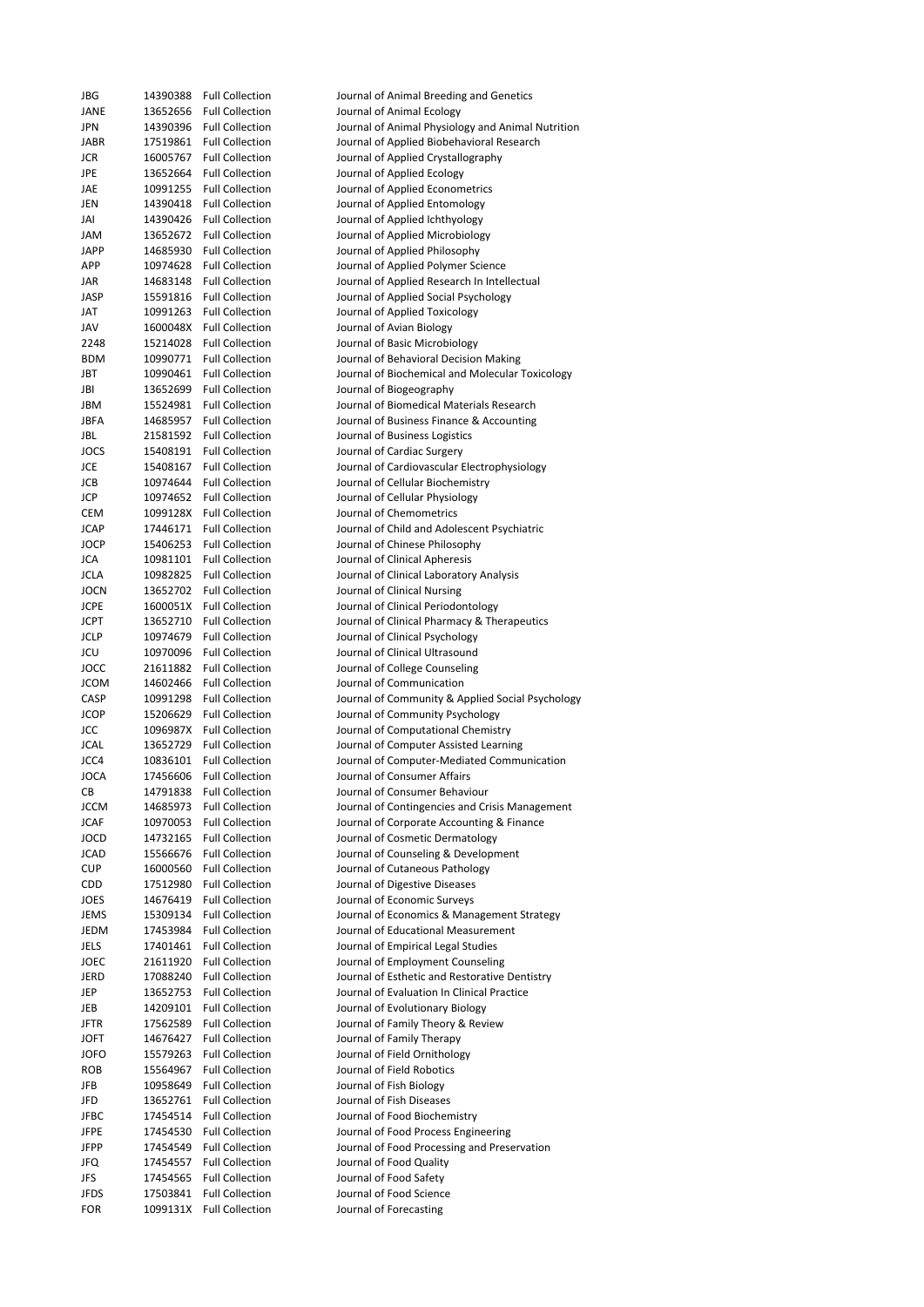| JFO         | 15564029 | <b>Full Collection</b> | Journal of Forensic Sciences                       |
|-------------|----------|------------------------|----------------------------------------------------|
| JGH         | 14401746 | <b>Full Collection</b> | Journal of Gastroenterology and Hepatology         |
| JGT         | 10970118 | <b>Full Collection</b> | Journal of Graph Theory                            |
| JHRM        | 20400861 | <b>Full Collection</b> | Journal of Healthcare Risk Management              |
| JHBP        | 18686982 | <b>Full Collection</b> | Journal of Hepato-Biliary-Pancreatic Sciences      |
| JOHS        | 14676443 | <b>Full Collection</b> | Journal of Historical Sociology                    |
| JHN         | 1365277X | <b>Full Collection</b> | Journal of Human Nutrition & Dietetics             |
| JIEC        | 15309290 | <b>Full Collection</b> | Journal of Industrial Ecology                      |
| JIPB        | 17447909 | <b>Full Collection</b> | Journal of Integrative Plant Biology               |
| JIR         | 13652788 | <b>Full Collection</b> | Journal of Intellectual Disability Research        |
| JOID        | 19391668 | <b>Full Collection</b> | Journal of Interior Design                         |
| <b>MIOL</b> | 13652796 | <b>Full Collection</b> | Journal of Internal Medicine                       |
| JID         | 10991328 | <b>Full Collection</b> | Journal of International Development               |
| <b>JIFM</b> | 1467646X | <b>Full Collection</b> | Journal of International Financial Management &    |
|             |          |                        |                                                    |
| JOIC        | 15408183 | <b>Full Collection</b> | Journal of Interventional Cardiology               |
| JICD        | 20411626 | <b>Full Collection</b> | Journal of Investigative and Clinical Dentistry    |
| JIP         | 15444767 | <b>Full Collection</b> | Journal of Investigative Psychology and Offender   |
| JLC         | 10991344 | <b>Full Collection</b> | Journal of Labelled Compounds and                  |
| JLCA        | 19354940 | <b>Full Collection</b> | Journal of Latin American & Caribbean Anthropology |
| JOLS        | 14676478 | <b>Full Collection</b> | Journal of Law and Society                         |
| JLS         | 1935262X | <b>Full Collection</b> | Journal of Leadership Studies                      |
| JLSE        | 17441722 | <b>Full Collection</b> | Journal of Legal Studies Education                 |
| JOLA        | 15481395 | <b>Full Collection</b> | Journal of Linguistic Anthropology                 |
| JMRI        | 15222586 | <b>Full Collection</b> | Journal of Magnetic Resonance Imaging              |
| JOMS        | 14676486 | <b>Full Collection</b> | Journal of Management Studies                      |
| JMFT        | 17520606 | <b>Full Collection</b> | Journal of Marital and Family Therapy              |
|             |          | <b>Full Collection</b> |                                                    |
| JOMF        | 17413737 |                        | Journal of Marriage and Family                     |
| <b>JMS</b>  | 10969888 | <b>Full Collection</b> | Journal of Mass Spectrometry (Incorp Biological    |
| ARA         | 17549485 | <b>Full Collection</b> | Journal of Medical Imaging and Radiation Oncology  |
| JMP         | 16000684 | <b>Full Collection</b> | Journal of Medical Primatology                     |
| JMV         | 10969071 | <b>Full Collection</b> | Journal of Medical Virology                        |
| JMG         | 15251314 | <b>Full Collection</b> | Journal of Metamorphic Geology                     |
| IML         | 13652818 | <b>Full Collection</b> | Journal of Microscopy                              |
| <b>JMWH</b> | 15422011 | <b>Full Collection</b> | Journal of Midwifery & Women's Health              |
| JMR         | 10991352 | <b>Full Collection</b> | Journal of Molecular Recognition                   |
| JMCB        | 15384616 | <b>Full Collection</b> | Journal of Money, Credit and Banking               |
| JMOR        | 10974687 | <b>Full Collection</b> |                                                    |
|             |          |                        | Journal of Morphology                              |
| MCDA        | 10991360 | <b>Full Collection</b> | Journal of Multi Criteria Decision Analysis        |
| JMCD        | 21611912 | <b>Full Collection</b> | Journal of Multicultural Counseling and            |
| JNC         | 14714159 | <b>Full Collection</b> | Journal of Neurochemistry                          |
| JNE         | 13652826 | <b>Full Collection</b> | Journal of Neuroendocrinology                      |
| JON         | 15526569 | <b>Full Collection</b> | Journal of Neuroimaging                            |
| JNP         | 17486653 | <b>Full Collection</b> | Journal of Neuropsychology                         |
| JNR         | 10974547 | <b>Full Collection</b> | Journal of Neuroscience Research                   |
| <b>JONM</b> | 13652834 | <b>Full Collection</b> | Journal of Nursing Management                      |
| JNU         | 15475069 | <b>Full Collection</b> | Journal of Nursing Scholarship                     |
| JOG         | 14470756 | <b>Full Collection</b> | Journal of Obstetrics and Gynaecology Research     |
| JOOP        |          |                        |                                                    |
|             | 20448325 | <b>Full Collection</b> | Journal of Occupational and Organizational         |
| JOP         | 16000714 | <b>Full Collection</b> | Journal of Oral Pathology & Medicine               |
| JOOR        | 13652842 | <b>Full Collection</b> | Journal of Oral Rehabilitation                     |
| JOB         | 10991379 | <b>Full Collection</b> | Journal of Organizational Behavior                 |
| JOR         | 1554527X | <b>Full Collection</b> | Journal of Orthopaedic Research                    |
| JPC         | 14401754 | <b>Full Collection</b> | Journal of Paediatrics and Child Health            |
| <b>PSC</b>  | 10991387 | <b>Full Collection</b> | Journal of Peptide Science                         |
| JRE         | 16000765 | <b>Full Collection</b> | Journal of Periodontal Research                    |
| <b>JOPY</b> | 14676494 | <b>Full Collection</b> | Journal of Personality                             |
| JPG         | 17475457 | <b>Full Collection</b> | Journal of Petroleum Geology                       |
| JPHP        | 20427158 | <b>Full Collection</b> | Journal of Pharmacy and Pharmacology               |
| JOPE        | 14679752 | <b>Full Collection</b> | Journal of Philosophy of Education                 |
|             |          |                        |                                                    |
| JPY         | 15298817 | <b>Full Collection</b> | Journal of Phycology                               |
| POC         | 10991395 | <b>Full Collection</b> | Journal of Physical Organic Chemistry              |
| JPH         | 14390434 | <b>Full Collection</b> | Journal of Phytopathology                          |
| JPI         | 1600079X | <b>Full Collection</b> | Journal of Pineal Research                         |
| 2045        | 15222624 | <b>Full Collection</b> | Journal of Plant Nutrition and Soil Science        |
| JPPI        | 17411130 | <b>Full Collection</b> | Journal of Policy and Practice In Intellectual     |
| PAM         | 15206688 | <b>Full Collection</b> | Journal of Policy Analysis and Management          |
| POL         | 10990488 | <b>Full Collection</b> | Journal of Polymer Science (in Two Sections)       |
| JPMS        | 15331598 | <b>Full Collection</b> | Journal of Popular Music Studies                   |
| JOPR        | 1532849X | <b>Full Collection</b> | Journal of Prosthodontics                          |
| JPM         | 13652850 | <b>Full Collection</b> | Journal of Psychiatric & Mental Health Nursing     |
| <b>JPOC</b> | 20418426 | <b>Full Collection</b> | Journal of Psychological Issues in Organizational  |
|             |          |                        |                                                    |
| PA          | 14791854 | <b>Full Collection</b> | Journal of Public Affairs                          |
| <b>JPET</b> | 14679779 | <b>Full Collection</b> | Journal of Public Economic Theory                  |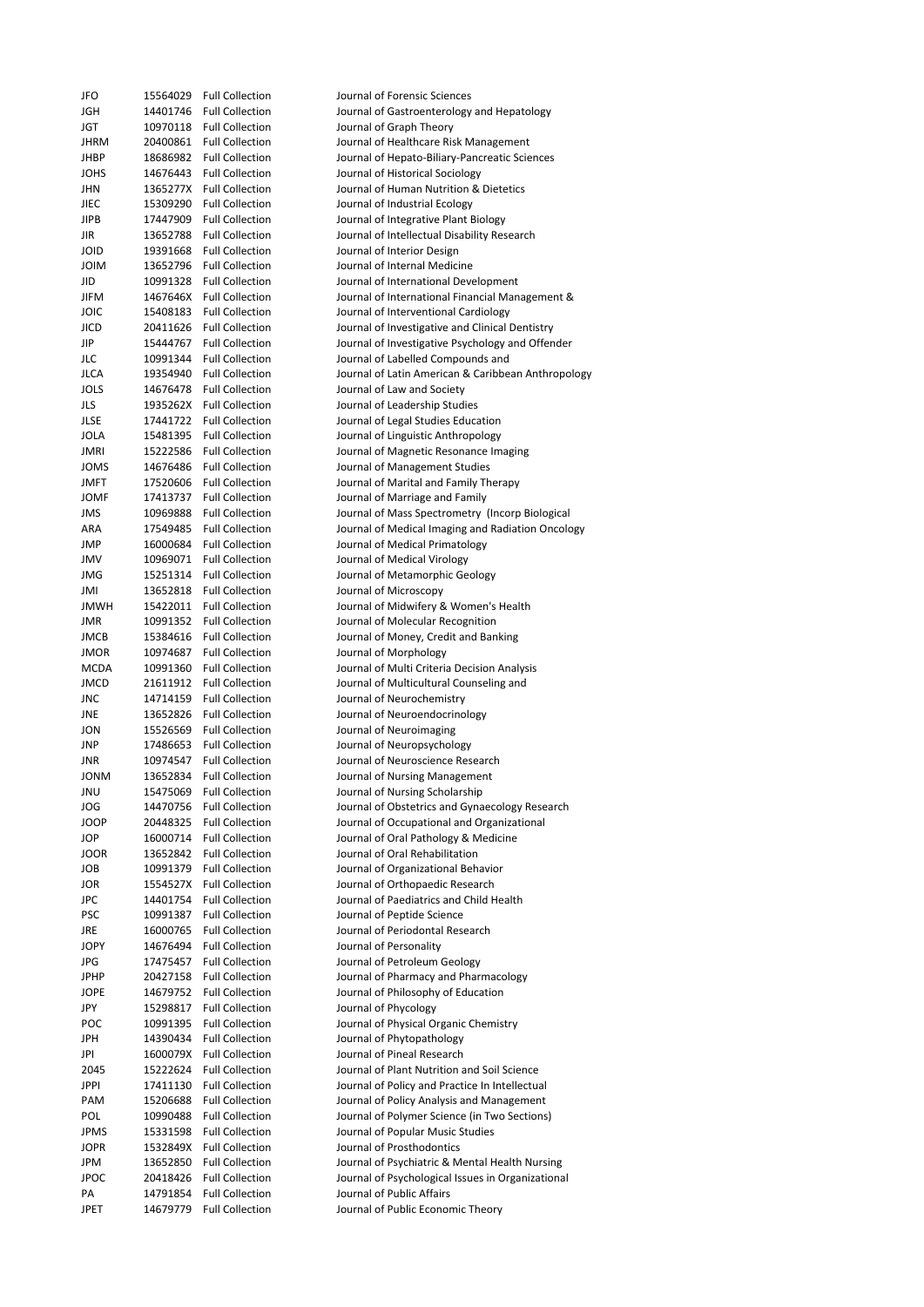| JPHD             | 17527325             | <b>Full Collection</b>   | Journal of Public Health Dentistry                                |
|------------------|----------------------|--------------------------|-------------------------------------------------------------------|
| JQS              | 10991417             | <b>Full Collection</b>   | Journal of Quaternary Science                                     |
| JRS              | 10974555             | <b>Full Collection</b>   | Journal of Raman Spectroscopy                                     |
| JORS             | 14679787             | <b>Full Collection</b>   | Journal of Regional Science                                       |
| <b>JORE</b>      |                      | <b>Full Collection</b>   |                                                                   |
|                  | 14679795             |                          | Journal of Religious Ethics                                       |
| <b>JORH</b>      | 14679809             | <b>Full Collection</b>   | Journal of Religious History                                      |
| <b>JORC</b>      | 17556686             | <b>Full Collection</b>   | Journal of Renal Care                                             |
| TEA              | 10982736             | <b>Full Collection</b>   | Journal of Research in Science Teaching                           |
| JRS3             | 14713802             | <b>Full Collection</b>   | Journal of Research in Special Educational Needs                  |
| JRIR             | 14679817             | <b>Full Collection</b>   | Journal of Research In Reading                                    |
| JORA             | 15327795             | <b>Full Collection</b>   | Journal of Research On Adolescence                                |
|                  |                      |                          |                                                                   |
| <b>JORI</b>      | 15396975             | <b>Full Collection</b>   | Journal of Risk and Insurance                                     |
| <b>JOSH</b>      | 17461561             | <b>Full Collection</b>   | Journal of School Health                                          |
| JOSS             |                      | 1745459X Full Collection | Journal of Sensory Studies                                        |
| 2259             |                      | 16159314 Full Collection | Journal of Separation Science                                     |
| JSR              | 13652869             | <b>Full Collection</b>   | Journal of Sleep Research                                         |
| JSAP             | 17485827             | <b>Full Collection</b>   | Journal of Small Animal Practice                                  |
|                  |                      |                          |                                                                   |
| JSBM             |                      | 1540627X Full Collection | Journal of Small Business Management                              |
| JOSI             | 15404560             | <b>Full Collection</b>   | Journal of Social Issues                                          |
| JOSP             | 14679833             | <b>Full Collection</b>   | Journal of Social Philosophy                                      |
| JOSL             | 14679841             | <b>Full Collection</b>   | Journal of Sociolinguistics                                       |
| <b>SMR</b>       | 20477481             | <b>Full Collection</b>   | Journal of Software: Evolution and Process                        |
| <b>JSCM</b>      |                      | 1745493X Full Collection |                                                                   |
|                  |                      |                          | Journal of Supply Chain Management                                |
| JSCH             | 15405818             | <b>Full Collection</b>   | Journal of Supreme Court History                                  |
| JSO              | 10969098             | <b>Full Collection</b>   | Journal of Surgical Oncology                                      |
| JSY              | 16005775             | <b>Full Collection</b>   | Journal of Synchrotron Radiation                                  |
| JTXS             | 17454603             | <b>Full Collection</b>   | Journal of Texture Studies                                        |
| JHBS             | 15206696             | <b>Full Collection</b>   | Journal of The History of the Behavioral Sciences                 |
| <b>JSFA</b>      | 10970010             | <b>Full Collection</b>   |                                                                   |
|                  |                      |                          | Journal of The Science of Food and Agriculture                    |
| <b>JTSA</b>      | 14679892             | <b>Full Collection</b>   | Journal of Time Series Analysis                                   |
| JTS              | 15736598             | <b>Full Collection</b>   | Journal of Traumatic Stress                                       |
| JUAF             | 14679906             | <b>Full Collection</b>   | Journal of Urban Affairs                                          |
| JVS              | 16541103             | <b>Full Collection</b>   | Journal of Vegetation Science                                     |
| VEC              | 14764431             | <b>Full Collection</b>   | Journal of Veterinary Emergency and Critical Care                 |
| JVP              | 13652885             | <b>Full Collection</b>   | Journal of Veterinary Pharmacology & Therapeutics                 |
|                  |                      |                          | Journal of Vinyl & Additive Technology                            |
| VNL              | 15480585             | <b>Full Collection</b>   |                                                                   |
|                  |                      |                          |                                                                   |
| JVH              | 13652893             | <b>Full Collection</b>   | Journal of Viral Hepatitis                                        |
| JZS              | 14390469             | <b>Full Collection</b>   | Journal of Zoological Systematics and Evolutionary                |
| JZO              | 14697998             | <b>Full Collection</b>   | Journal of Zoology                                                |
|                  |                      | <b>Full Collection</b>   |                                                                   |
| JECS             | 17540208             |                          | Journal For Eighteenth-Century Studies                            |
| <b>NEWE</b>      | 20505876             | <b>Full Collection</b>   | Juncture                                                          |
| <b>JFCJ</b>      | 17556988             | <b>Full Collection</b>   | Juvenile and Family Court Journal                                 |
| <b>JCMS</b>      | 14685965             | <b>Full Collection</b>   | JCMS: Journal of Common Market Studies                            |
| <b>KPM</b>       | 10991441             | <b>Full Collection</b>   | Knowledge and Process Management: The Journal                     |
| <b>KYKL</b>      | 14676435             | <b>Full Collection</b>   | Kyklos International Review of Social Sciences                    |
| LABR             |                      |                          |                                                                   |
|                  | 14679914             | <b>Full Collection</b>   | Labour                                                            |
| LRE              | 14401770             | <b>Full Collection</b>   | Lakes & Reservoirs: Research and Management                       |
| LDR              | 1099145X             | <b>Full Collection</b>   | Land Degradation and Development                                  |
| LANG             | 14679922             | <b>Full Collection</b>   | Language Learning                                                 |
| LSM              | 10969101             | <b>Full Collection</b>   | Lasers in Surgery and Medicine                                    |
| LAMP             | 20417373             | <b>Full Collection</b>   | Latin American Policy                                             |
| LAPS             | 15482456             | <b>Full Collection</b>   | Latin American Politics and Society                               |
|                  |                      |                          |                                                                   |
| LAPO             | 14679930             | <b>Full Collection</b>   | Law & Policy                                                      |
| LSI              | 17474469             | <b>Full Collection</b>   | Law & Social Inquiry                                              |
| LASR             | 15405893             | <b>Full Collection</b>   | Law & Society Review                                              |
| LTL              | 15315355             | <b>Full Collection</b>   | Leader to Leader                                                  |
| LDRP             | 15405826             | <b>Full Collection</b>   | Learning Disabilities Research & Practice                         |
| LCRP             | 20448333             | <b>Full Collection</b>   | Legal and Criminological Psychology                               |
|                  |                      |                          |                                                                   |
| LEST             | 1748121X             | <b>Full Collection</b>   | Legal Studies                                                     |
| LSQ              | 19399162             | <b>Full Collection</b>   | Legislative Studies Quarterly                                     |
| LET              | 15023931             | <b>Full Collection</b>   | Lethaia                                                           |
| LAM              | 1472765X             | <b>Full Collection</b>   | Letters In Applied Microbiology                                   |
| 2472             | 18635377             | <b>Full Collection</b>   | Lipid Technology                                                  |
| LIT              | 17414369             | <b>Full Collection</b>   | Literacy                                                          |
|                  |                      |                          |                                                                   |
| LIC <sub>3</sub> | 17414113             | <b>Full Collection</b>   | Literature Compass (Electronic)                                   |
| LIV              | 14783231             | <b>Full Collection</b>   | Liver International                                               |
| LT.              | 15276473             | <b>Full Collection</b>   | Liver Transplantation                                             |
| <b>BUSR</b>      | 20571615             | <b>Full Collection</b>   | London Business School Review                                     |
| LS               | 15576833             | <b>Full Collection</b>   | <b>Lubrication Science</b>                                        |
| BIO              | 15227243             | <b>Full Collection</b>   | Luminescence: The Journal of Biological and                       |
| LUTS             | 17575672             | <b>Full Collection</b>   | <b>LUTS</b>                                                       |
|                  |                      | <b>Full Collection</b>   |                                                                   |
| 2127<br>2261     | 16165195<br>15213935 | <b>Full Collection</b>   | Macromolecular Bioscience<br>Macromolecular Chemistry and Physics |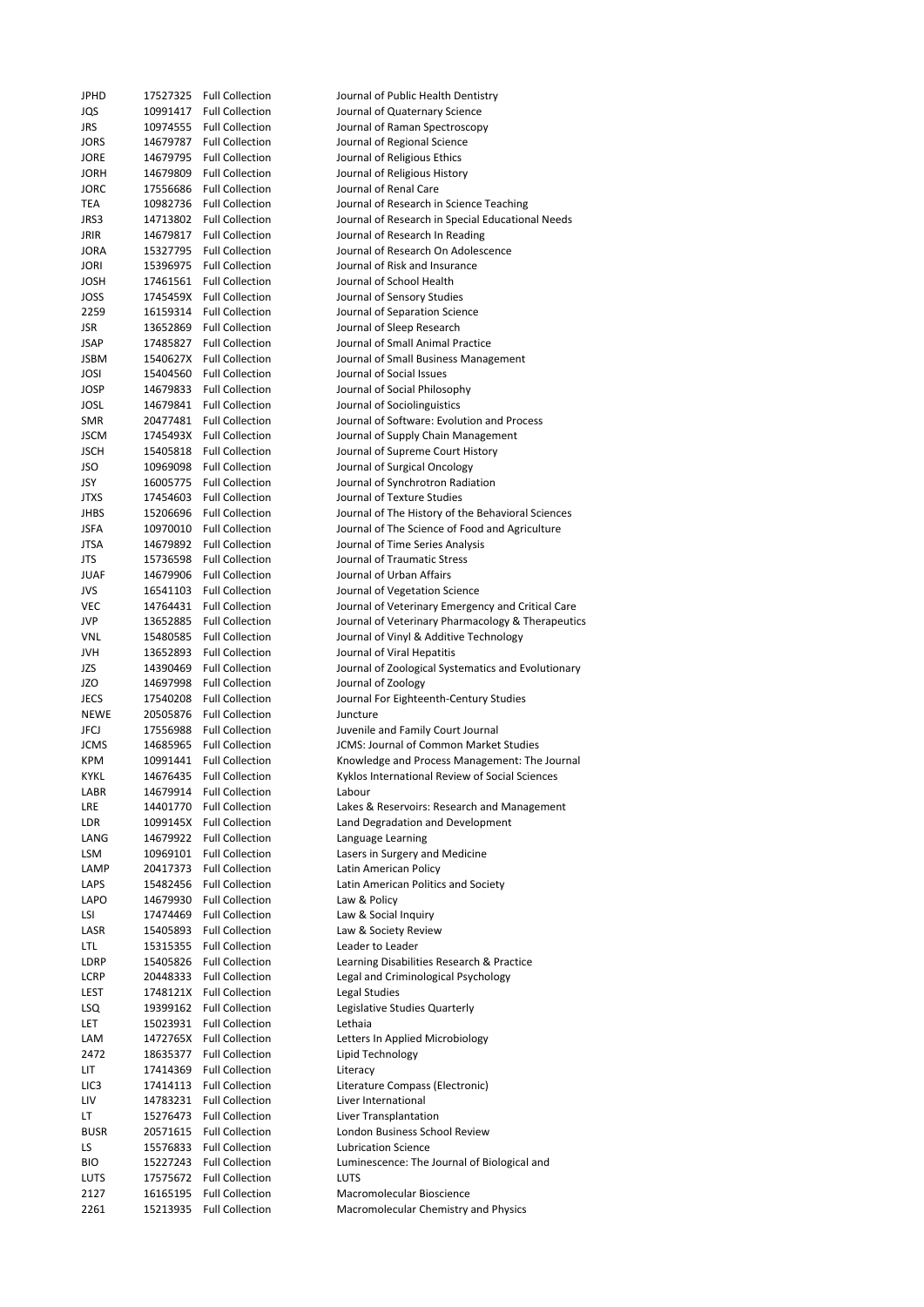| 2264        | 14392054 | <b>Full Collection</b>   | Macromolecular Materials & Engineering           |
|-------------|----------|--------------------------|--------------------------------------------------|
| 2263        | 15213927 | <b>Full Collection</b>   | Macromolecular Rapid Communications              |
| 2265        | 15213900 | <b>Full Collection</b>   | Macromolecular Symposia                          |
| 2262        | 15213919 | <b>Full Collection</b>   | Macromolecular Theory and Simulations            |
| MRC         |          | 1097458X Full Collection | Magnetic Resonance in Chemistry                  |
| MRM         | 15222594 | <b>Full Collection</b>   | Magnetic Resonance in Medicine                   |
| MAM         | 13652907 | <b>Full Collection</b>   | <b>Mammal Review</b>                             |
|             |          |                          |                                                  |
| MARE        | 15308286 | <b>Full Collection</b>   | Management Report For Nonunion Organizations     |
| MDE         | 10991468 | <b>Full Collection</b>   | Managerial and Decision Economics                |
| MAEC        | 14390485 | <b>Full Collection</b>   | Marine Ecology                                   |
| <b>MMS</b>  | 17487692 | <b>Full Collection</b>   | <b>Marine Mammal Science</b>                     |
| MAS         | 10982787 | <b>Full Collection</b>   | <b>Mass Spectrometry Reviews</b>                 |
| 2010        | 15214176 | <b>Full Collection</b>   | Materials and Corrosion/Werkstoffe und Korrosion |
| 2012        | 15214052 | <b>Full Collection</b>   | Materialwissenschaft und Werkstofftechnik        |
|             |          |                          |                                                  |
| <b>MCN</b>  | 17408709 | <b>Full Collection</b>   | <b>Maternal &amp; Child Nutrition</b>            |
| MAFI        | 14679965 | <b>Full Collection</b>   | <b>Mathematical Finance</b>                      |
| MMA         | 10991476 | <b>Full Collection</b>   | Mathematical Methods in The Applied Sciences     |
| 2239        | 15222616 | <b>Full Collection</b>   | Mathematische Nachrichten                        |
| 2116        | 14371022 | <b>Full Collection</b>   | Mauerwerk                                        |
| <b>MVE</b>  | 13652915 | <b>Full Collection</b>   | Medical and Veterinary Entomology                |
| <b>MAQ</b>  | 15481387 | <b>Full Collection</b>   | Medical Anthropology Quarterly                   |
|             |          | <b>Full Collection</b>   | <b>Medical Education</b>                         |
| MEDU        | 13652923 |                          |                                                  |
| MED         |          | 10981128 Full Collection | <b>Medicinal Research Reviews</b>                |
| <b>MHW</b>  | 15567583 | <b>Full Collection</b>   | Mental Health Weekly                             |
| META        | 14679973 | <b>Full Collection</b>   | Metaphilosophy                                   |
| <b>MAPS</b> | 19455100 | <b>Full Collection</b>   | Meteoritics & Planetary Science                  |
| MET         | 14698080 | <b>Full Collection</b>   | <b>Meteorological Applications</b>               |
| MECA        | 1467999X | <b>Full Collection</b>   | Metroeconomica                                   |
|             |          |                          |                                                  |
| MIM         | 13480421 | <b>Full Collection</b>   | Microbiology and Immunology                      |
| <b>MICC</b> | 15498719 | <b>Full Collection</b>   | Microcirculation                                 |
| JEMT        | 10970029 | <b>Full Collection</b>   | Microscopy Research and Technique                |
| <b>MICR</b> | 10982752 | <b>Full Collection</b>   | Microsurgery                                     |
| MOP         | 10982760 | <b>Full Collection</b>   | Microwave and Optical Technology Letters         |
| MEPO        | 14754967 | <b>Full Collection</b>   | Middle East Policy                               |
| <b>MISP</b> | 14754975 | <b>Full Collection</b>   | Midwest Studies In Philosophy                    |
|             |          |                          |                                                  |
| MILT        | 1094348X | <b>Full Collection</b>   | <b>Milton Quarterly</b>                          |
| MILA        | 14680017 | <b>Full Collection</b>   | Mind & Language                                  |
| MBE         | 1751228X | <b>Full Collection</b>   | Mind, Brain, and Education                       |
| MODL        | 15404781 | <b>Full Collection</b>   | Modern Language Journal                          |
| MOTH        | 14680025 | <b>Full Collection</b>   | Modern Theology                                  |
| МC          | 10982744 | <b>Full Collection</b>   | Molecular Carcinogenesis                         |
| MEC         | 1365294X | <b>Full Collection</b>   | Molecular Ecology                                |
|             |          | <b>Full Collection</b>   |                                                  |
| MEN         | 17550998 |                          | Molecular Ecology Resources                      |
| 2022        | 18681751 | <b>Full Collection</b>   | <b>Molecular Informatics</b>                     |
| MMI         |          | 13652958 Full Collection | Molecular Microbiology                           |
| 2216        | 16134133 | <b>Full Collection</b>   | Molecular Nutrition & Food Research              |
| OMI         | 20411014 | <b>Full Collection</b>   | Molecular Oral Microbiology                      |
| MPP         | 13643703 | <b>Full Collection</b>   | Molecular Plant Pathology                        |
| <b>MRD</b>  | 10982795 | <b>Full Collection</b>   | Molecular Reproduction & Development             |
|             |          |                          |                                                  |
| <b>MONO</b> | 15405834 | <b>Full Collection</b>   | Monographs of the Society for Research In Child  |
| <b>MDS</b>  | 15318257 | <b>Full Collection</b>   | <b>Movement Disorders</b>                        |
| <b>MUS</b>  | 10974598 | <b>Full Collection</b>   | Muscle and Nerve                                 |
| <b>MSC</b>  | 15570681 | <b>Full Collection</b>   | Musculoskeletal Care                             |
| <b>MUAN</b> | 15481379 | <b>Full Collection</b>   | Museum Anthropology                              |
| <b>MUSA</b> | 14682249 | <b>Full Collection</b>   | <b>Music Analysis</b>                            |
| <b>MYC</b>  | 14390507 | <b>Full Collection</b>   | Mycoses                                          |
|             |          |                          |                                                  |
| 2256        | 15213870 | <b>Full Collection</b>   | MLQ- Mathematical Logic Quarterly                |
| MUSE        | 14680033 | <b>Full Collection</b>   | <b>MUSEUM International</b>                      |
| <b>NCR</b>  | 15427811 | <b>Full Collection</b>   | National Civic Review                            |
| <b>NANA</b> | 14698129 | <b>Full Collection</b>   | Nations and Nationalism                          |
| GAS         | 15457907 | <b>Full Collection</b>   | Natural Gas & Electricity                        |
| NRM         | 19397445 | <b>Full Collection</b>   | <b>Natural Resource Modeling</b>                 |
|             |          |                          |                                                  |
| NARF        | 14778947 | <b>Full Collection</b>   | Natural Resources Forum                          |
| NAV         | 15206750 | <b>Full Collection</b>   | Naval Research Logistics: an International       |
| <b>NCMR</b> | 17504716 | <b>Full Collection</b>   | Negotiation and Conflict Management Research     |
| NEJO        | 15719979 | <b>Full Collection</b>   | <b>Negotiation Journal</b>                       |
| <b>NEP</b>  | 14401797 | <b>Full Collection</b>   | Nephrology                                       |
| NET         | 10970037 | <b>Full Collection</b>   | Networks: an International Journal               |
|             |          | <b>Full Collection</b>   |                                                  |
| <b>NMO</b>  | 13652982 |                          | Neurogastroenterology & Motility                 |
| NER         | 15251403 | <b>Full Collection</b>   | Neuromodulation: Technology at the Neural        |
| <b>NEUP</b> | 14401789 | <b>Full Collection</b>   | Neuropathology                                   |
| <b>NAN</b>  | 13652990 | <b>Full Collection</b>   | Neuropathology & Applied Neurobiology            |
| NAU         | 15206777 | <b>Full Collection</b>   | Neurourology and Urodynamics                     |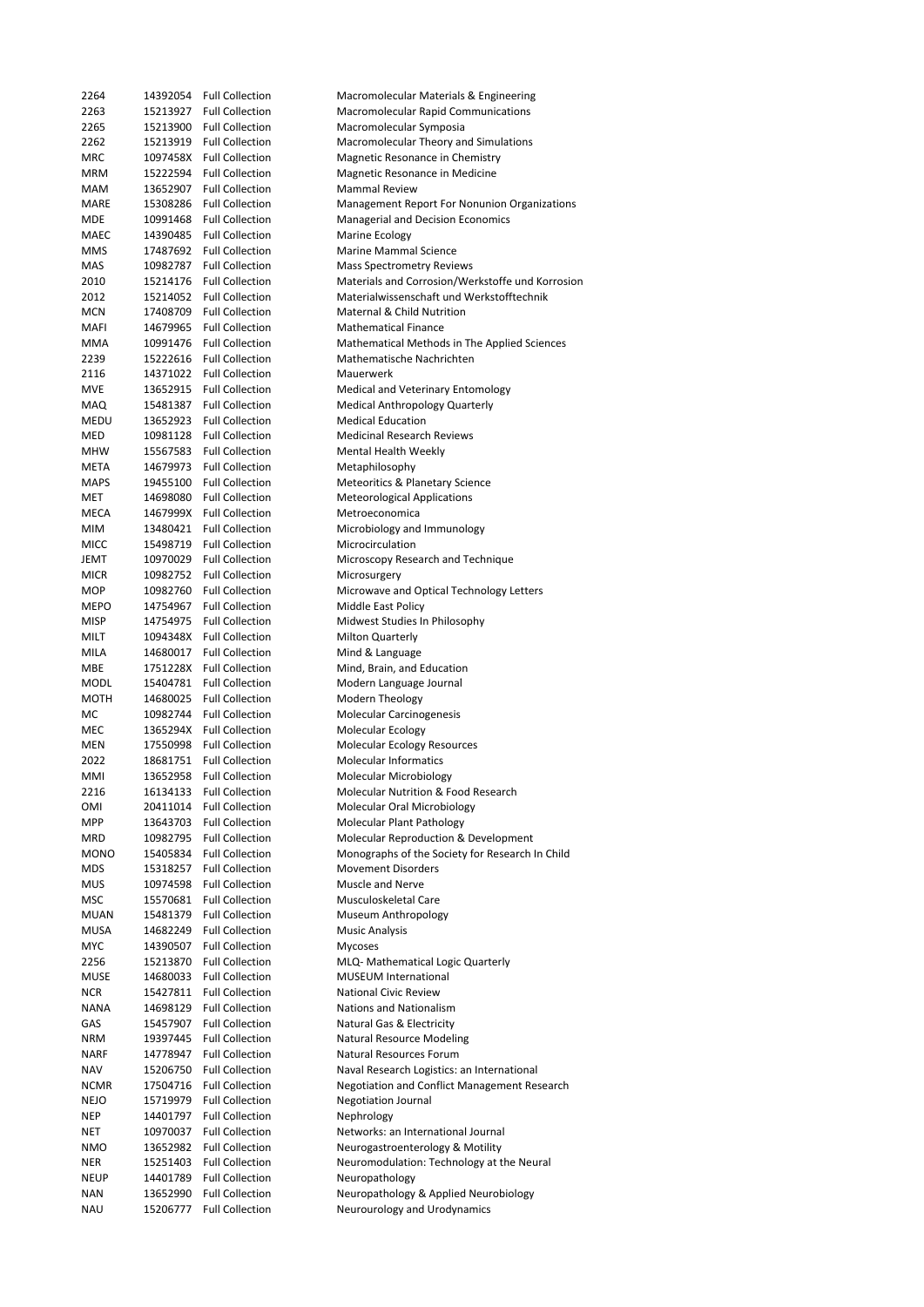| NBFR | 17412005 | <b>Full Collection</b>   | New Blackfriars                                    |
|------|----------|--------------------------|----------------------------------------------------|
| ACE  | 15360717 | <b>Full Collection</b>   | New Directions for Adult & Continuing Education    |
| CAD  | 15348687 | <b>Full Collection</b>   | New Directions for Child & Adolescent Development  |
| СC   | 15360733 | <b>Full Collection</b>   | New Directions for Community Colleges              |
| EV   | 1534875X | Full Collection          | New Directions for Evaluation                      |
| НE   | 15360741 | <b>Full Collection</b>   | New Directions for Higher Education                |
| IR   |          | 1536075X Full Collection | New Directions for Institutional Research          |
| YD   | 23733357 | <b>Full Collection</b>   | New Directions for Student Leadership              |
| SS   | 15360695 | <b>Full Collection</b>   | New Directions for Student Services                |
| TL   | 15360768 | <b>Full Collection</b>   | New Directions for Teaching & Learning             |
|      |          | <b>Full Collection</b>   |                                                    |
| NHA3 | 19394225 |                          | New Horizons in Adult Education and Human Resource |
| NPQU | 15405842 | <b>Full Collection</b>   | New Perspectives Quarterly                         |
| NPH  | 14698137 | <b>Full Collection</b>   | New Phytologist                                    |
| NTWE | 1468005X | <b>Full Collection</b>   | New Technology, Work and Employment                |
| NZG  | 17457939 | <b>Full Collection</b>   | New Zealand Geographer                             |
| NBA  | 19493193 | <b>Full Collection</b>   | Nonprofit Business Advisor                         |
| NPCR | 23258616 | <b>Full Collection</b>   | <b>Nonprofit Communications Report</b>             |
| NML  | 15427854 | <b>Full Collection</b>   | Nonprofit Management & Leadership                  |
| NJB  | 17561051 | <b>Full Collection</b>   | Nordic Journal of Botany                           |
| NAD  | 15564819 | <b>Full Collection</b>   | North American Dialogue                            |
| NOUS | 14680068 | <b>Full Collection</b>   | <b>Nous</b>                                        |
| NLA  | 10991506 | <b>Full Collection</b>   | Numerical Linear Algebra With Applications         |
| NUM  | 10982426 | <b>Full Collection</b>   | Numerical Methods for Partial Differential         |
| NHS  | 14422018 | <b>Full Collection</b>   | Nursing & Health Sciences                          |
|      | 17446198 | <b>Full Collection</b>   |                                                    |
| NUF  |          |                          | <b>Nursing Forum</b>                               |
| NICC | 14785153 | <b>Full Collection</b>   | Nursing In Critical Care                           |
| NIN  | 14401800 | <b>Full Collection</b>   | <b>Nursing Inquiry</b>                             |
| NUP  | 1466769X | <b>Full Collection</b>   | <b>Nursing Philosophy</b>                          |
| NDI  | 17470080 | <b>Full Collection</b>   | <b>Nutrition &amp; Dietetics</b>                   |
| NBU  | 14673010 | <b>Full Collection</b>   | <b>Nutrition Bulletin</b>                          |
| NBM  | 10991492 | <b>Full Collection</b>   | NMR in Biomedicine                                 |
| OBR  | 1467789X | <b>Full Collection</b>   | <b>Obesity Reviews</b>                             |
| OTI  | 15570703 | <b>Full Collection</b>   | Occupational Therapy International                 |
| OCEA | 18344461 | <b>Full Collection</b>   | Oceania                                            |
| OIK  | 16000706 | <b>Full Collection</b>   | Oikos                                              |
| OET  | 17447992 | <b>Full Collection</b>   | Oil and Energy Trends                              |
| OPO  | 14751313 | <b>Full Collection</b>   | <b>Ophthalmic and Physiological Optics</b>         |
| OCA  | 10991514 | <b>Full Collection</b>   | <b>Optimal Control Applications and Methods</b>    |
| ODI  | 16010825 | <b>Full Collection</b>   | Oral Diseases                                      |
|      |          |                          |                                                    |
| ORS  | 1752248X | <b>Full Collection</b>   | Oral Surgery                                       |
| OLI  | 16000730 | <b>Full Collection</b>   | Orbis Literarum                                    |
| OCR  | 16016343 | <b>Full Collection</b>   | <b>Orthodontics &amp; Craniofacial Research</b>    |
| OBES | 14680084 | <b>Full Collection</b>   | Oxford Bulletin of Economics & Statistics          |
| OJOA | 14680092 | <b>Full Collection</b>   | Oxford Journal of Archaeology                      |
| OPEC | 17530237 | <b>Full Collection</b>   | <b>OPEC Energy Review</b>                          |
| PAER | 14680106 | <b>Full Collection</b>   | Pacific Economic Review                            |
| PAFO | 19765118 | <b>Full Collection</b>   | Pacific Focus                                      |
| PAPQ | 14680114 | <b>Full Collection</b>   | Pacific Philosophical Quarterly                    |
| PACE | 15408159 | <b>Full Collection</b>   | Pacing and Clinical Electrophysiology              |
| PTS  | 10991522 | <b>Full Collection</b>   | Packaging Technology and Science                   |
| PPE  | 13653016 | <b>Full Collection</b>   | Paediatric & Perinatal Epidemiology                |
| PAPR | 15332500 | <b>Full Collection</b>   | Pain Practice                                      |
| PALA | 14754983 | <b>Full Collection</b>   | Palaeontology                                      |
|      |          |                          |                                                    |
| PIRS | 14355957 | <b>Full Collection</b>   | Papers In Regional Science                         |
| PIM  | 13653024 | <b>Full Collection</b>   | Parasite Immunology                                |
| PARH | 17500206 | <b>Full Collection</b>   | Parliamentary History                              |
| 2056 | 15214117 | <b>Full Collection</b>   | Particle & Particle Systems Characterization       |
| PIN  | 14401827 | <b>Full Collection</b>   | Pathology International                            |
| PECH | 14680130 | <b>Full Collection</b>   | Peace & Change                                     |
| PAI  | 13993038 | <b>Full Collection</b>   | Pediatric Allergy and Immunology                   |
| PAN  | 14609592 | <b>Full Collection</b>   | Pediatric Anesthesia                               |
| MPO  | 15455017 | <b>Full Collection</b>   | Pediatric Blood & Cancer                           |
| PDE  | 15251470 | <b>Full Collection</b>   | Pediatric Dermatology                              |
| PEDI | 13995448 | <b>Full Collection</b>   | <b>Pediatric Diabetes</b>                          |
| IJPO | 20476310 | <b>Full Collection</b>   | <b>Pediatric Obesity</b>                           |
| PPUL | 10990496 | <b>Full Collection</b>   | Pediatric Pulmonology                              |
| PETR | 13993046 | <b>Full Collection</b>   | <b>Pediatric Transplantation</b>                   |
|      |          |                          |                                                    |
| PED  |          | 1442200X Full Collection | Pediatrics International                           |
| PFI  |          | 19308272 Full Collection | Performance Improvement                            |
| PIQ  | 19378327 | <b>Full Collection</b>   | Performance Improvement Quarterly                  |
| PRD  | 16000757 | <b>Full Collection</b>   | Periodontology 2000                                |
| PPP  | 10991530 | <b>Full Collection</b>   | Permafrost and Periglacial Processes               |
| PERE | 14756811 | <b>Full Collection</b>   | Personal Relationships                             |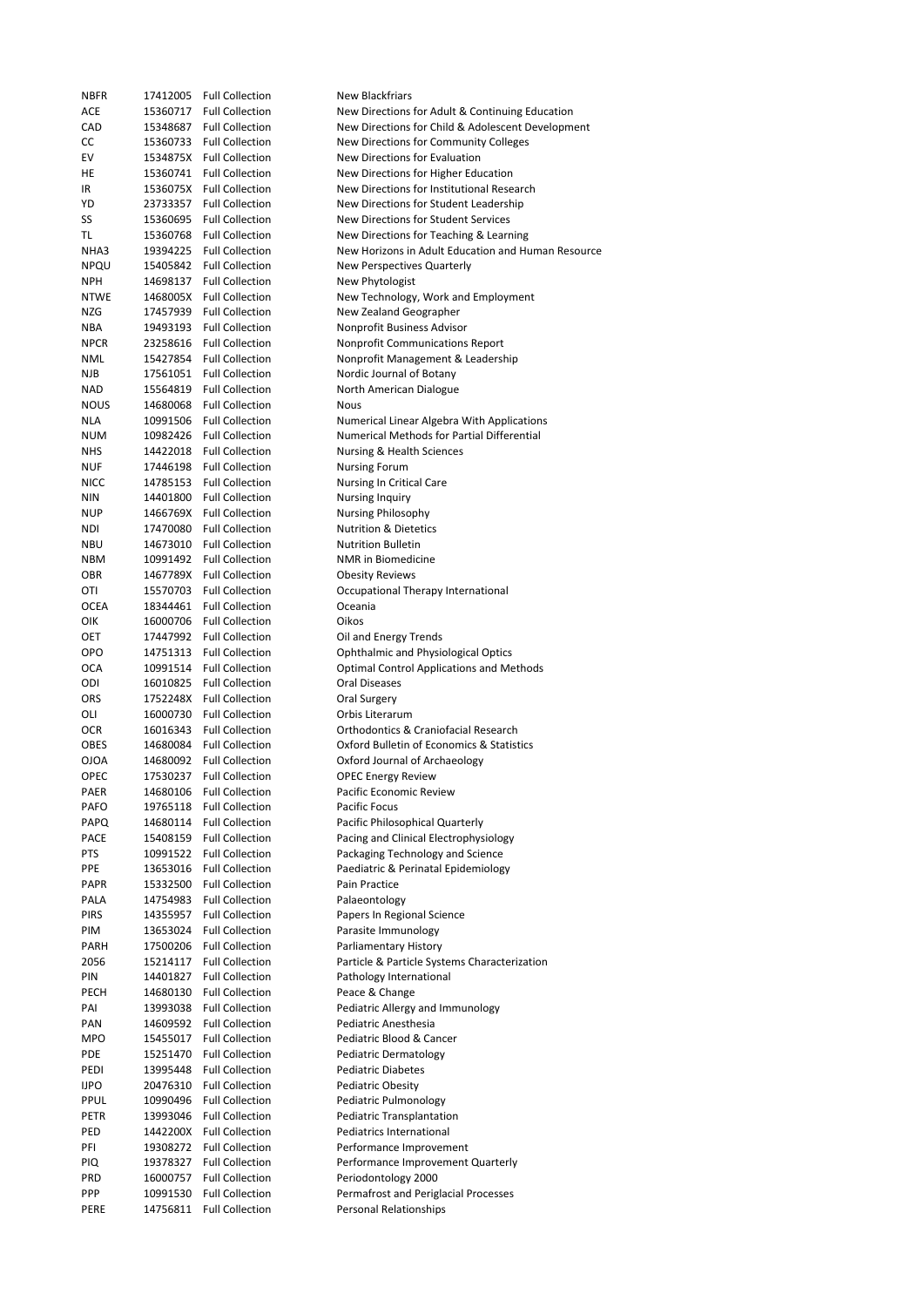| <b>PMH</b>       |          | 1932863X Full Collection | Personality and Mental Health                      |
|------------------|----------|--------------------------|----------------------------------------------------|
| <b>PEPS</b>      |          | 17446570 Full Collection | Personnel Psychology                               |
| <b>PPC</b>       |          | 17446163 Full Collection | Perspectives In Psychiatric Care                   |
|                  |          |                          |                                                    |
| <b>PSRH</b>      |          | 19312393 Full Collection | Perspectives On Sexual and Reproductive Health     |
| PS               |          | 15264998 Full Collection | Pest Management Science                            |
| PST              |          | 15391612 Full Collection | Pharmaceutical Statistics: The Journal of Applied  |
| <b>PDS</b>       |          | 10991557 Full Collection | Pharmacoepidemiology and Drug Safety               |
|                  |          |                          |                                                    |
| PHAR             |          | 18759114 Full Collection | Pharmacotherapy: The Journal of Human Pharmacology |
| PHIL             |          | 14679191 Full Collection | Philosophical Forum                                |
| PHIN             |          | 14679205 Full Collection | Philosophical Investigations                       |
| PHIS             |          | 17582237 Full Collection | Philosophical Issues                               |
| PHPE             |          | 17582245 Full Collection | <b>Philosophical Perspectives</b>                  |
|                  |          |                          |                                                    |
| PHPR             |          | 19331592 Full Collection | Philosophy and Phenomenological Research           |
| PAPA             | 10884963 | <b>Full Collection</b>   | Philosophy and Public Affairs                      |
| PHC3             | 17479991 | <b>Full Collection</b>   | Philosophy Compass (Electronic)                    |
| PHP              |          | 17511097 Full Collection | Photochemistry & Photobiology                      |
| PHPP             |          | 16000781 Full Collection | Photodermatology, Photoimmunology & Photomedicine  |
|                  |          |                          |                                                    |
| <b>PRE</b>       |          | 14401835 Full Collection | Phycological Research                              |
| 2007             |          | 15213943 Full Collection | Physik in unserer Zeit (PHIUZ)                     |
| PPL              |          | 13993054 Full Collection | Physiologia Plantarum                              |
| PHEN             |          | 13653032 Full Collection | Physiological Entomology                           |
|                  |          |                          |                                                    |
| PRI              |          | 14712865 Full Collection | Physiotherapy Research International               |
| <b>PCA</b>       |          | 10991565 Full Collection | <b>Phytochemical Analysis</b>                      |
| <b>PTR</b>       |          | 10991573 Full Collection | Phytotherapy Research                              |
| <b>PCMR</b>      |          | 1755148X Full Collection | Pigment Cell & Melanoma Research                   |
| PLB              |          | 14388677 Full Collection | <b>Plant Biology</b>                               |
|                  |          |                          |                                                    |
| PBR              |          | 14390523 Full Collection | <b>Plant Breeding</b>                              |
| <b>PCE</b>       |          | 13653040 Full Collection | Plant Cell & Environment                           |
| PPA              |          | 13653059 Full Collection | Plant Pathology                                    |
| PSBI             |          | 14421984 Full Collection | <b>Plant Species Biology</b>                       |
|                  |          |                          |                                                    |
| 2410             |          | 16128869 Full Collection | Plasma Processes and Polymers                      |
| PO <sub>13</sub> |          | 19442866 Full Collection | Policy & Internet (Electronic)                     |
| PSJ              |          | 15410072 Full Collection | Policy Studies Journal                             |
| PLAR             |          | 15552934 Full Collection | Political and Legal Anthropology Review            |
| <b>POPS</b>      |          | 14679221 Full Collection | <b>Political Psychology</b>                        |
|                  |          |                          |                                                    |
| <b>POLP</b>      | 17471346 | <b>Full Collection</b>   | Politics & Policy                                  |
| PC               |          | 15480569 Full Collection | <b>Polymer Composites</b>                          |
| PEN              |          | 15482634 Full Collection | Polymer Engineering & Science                      |
| PI               |          | 10970126 Full Collection | Polymer International                              |
| PAT              |          | 10991581 Full Collection | Polymers for Advanced Technologies                 |
|                  |          |                          |                                                    |
| PADR             |          | 17284457 Full Collection | Population and Development Review                  |
| <b>PSP</b>       |          | 15448452 Full Collection | Population, Space and Place                        |
| POP4             |          | 19442858 Full Collection | Poverty & Public Policy (Electronic)               |
| PDI              |          | 20472900 Full Collection | <b>Practical Diabetes</b>                          |
| PD               |          | 10970223 Full Collection |                                                    |
|                  |          |                          | Prenatal Diagnosis                                 |
| PSB              |          | 19312253 Full Collection | Prescriber                                         |
| PSQ              | 17415705 | <b>Full Collection</b>   | <b>Presidential Studies Quarterly</b>              |
| 2130             |          | 16177061 Full Collection | Proceedings in Applied Mathematics & Mechanics     |
| PRS              |          | 15475913 Full Collection | <b>Process Safety Progress</b>                     |
|                  |          |                          |                                                    |
| <b>POMS</b>      |          | 19375956 Full Collection | Production and Operations Management               |
| <b>PNP</b>       |          | 1931227X Full Collection | Progress in Neurology and Psychiatry               |
| PIP              |          | 1099159X Full Collection | Progress in Photovoltaics: Research & Applications |
| PMJ              | 19389507 | <b>Full Collection</b>   | Project Management Journal                         |
| 2014             | 15214087 | <b>Full Collection</b>   | Propellants, Explosives, Pyrotechnics              |
|                  |          |                          |                                                    |
| <b>PROT</b>      | 10970134 | <b>Full Collection</b>   | Proteins: Structure, Function and Bioinformatics   |
| 2120             | 16159861 | <b>Full Collection</b>   | Proteomics                                         |
| PCN              | 14401819 | <b>Full Collection</b>   | Psychiatry and Clinical Neurosciences              |
| PON              | 10991611 | <b>Full Collection</b>   | Psycho-Oncology                                    |
| <b>PSYG</b>      | 14798301 | <b>Full Collection</b>   | Psychogeriatrics                                   |
|                  |          |                          |                                                    |
| MAR              |          | 15206793 Full Collection | Psychology & Marketing                             |
| PAPT             | 20448341 | <b>Full Collection</b>   | Psychology and Psychotherapy: Theory, Research and |
| <b>PITS</b>      | 15206807 | <b>Full Collection</b>   | Psychology in the Schools                          |
| <b>PSYP</b>      | 14698986 | <b>Full Collection</b>   | Psychophysiology                                   |
| PPI              | 15569195 | <b>Full Collection</b>   | Psychotherapy and Politics International           |
|                  |          |                          |                                                    |
| PADM             | 14679299 | <b>Full Collection</b>   | <b>Public Administration</b>                       |
| PAD              |          | 1099162X Full Collection | <b>Public Administration &amp; Development</b>     |
| <b>PUAR</b>      | 15406210 | <b>Full Collection</b>   | <b>Public Administration Review</b>                |
| PBAF             | 15405850 | <b>Full Collection</b>   | Public Budgeting and Finance                       |
|                  |          |                          |                                                    |
| PHN              | 15251446 | <b>Full Collection</b>   | <b>Public Health Nursing</b>                       |
| 2231             | 18626319 | <b>Full Collection</b>   | physica status solidi (a) applications and         |
| 2232             | 15213951 | <b>Full Collection</b>   | physica status solidi (b) basic solid state        |
| 2133             | 16101642 | <b>Full Collection</b>   | physica status solidi (c) - current topics in      |
| QRE              | 10991638 | <b>Full Collection</b>   | Quality and Reliability Engineering International  |
|                  |          |                          |                                                    |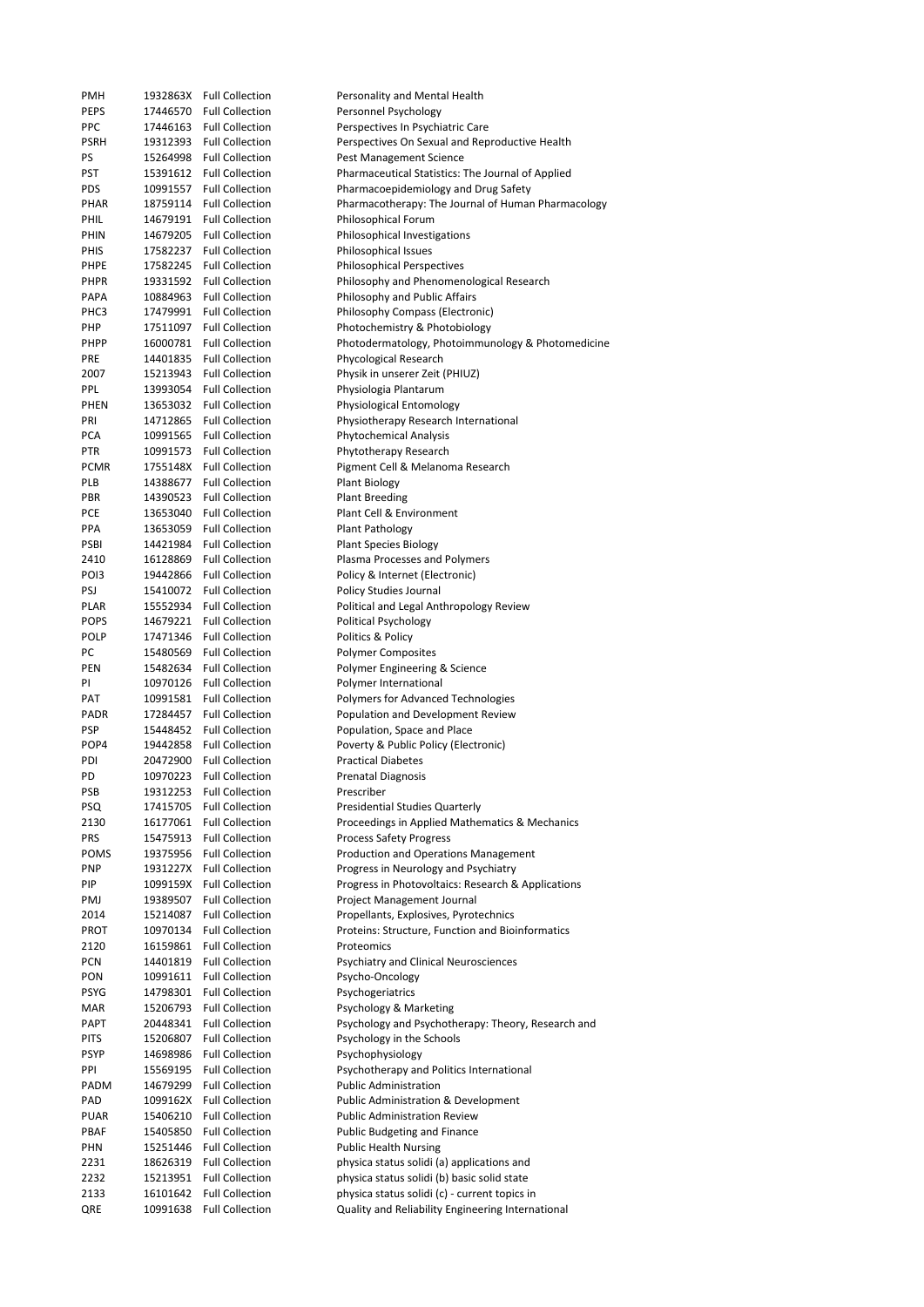| <b>RADM</b> | 14679310 | <b>Full Collection</b>                           | R & D Management                                                     |
|-------------|----------|--------------------------------------------------|----------------------------------------------------------------------|
| <b>RSA</b>  | 10982418 | <b>Full Collection</b>                           | Random Structures and Algorithms                                     |
| RCM         | 10970231 | <b>Full Collection</b>                           | Rapid Communications in Mass Spectrometry                            |
|             |          | <b>Full Collection</b>                           | Ratio                                                                |
| RATI        | 14679329 |                                                  |                                                                      |
| RAJU        | 14679337 | <b>Full Collection</b><br><b>Full Collection</b> | Ratio Juris                                                          |
| <b>RRQ</b>  | 19362722 |                                                  | Reading Research Quarterly                                           |
| REEC        | 15406229 | <b>Full Collection</b>                           | <b>Real Estate Economics</b>                                         |
| <b>NSR</b>  | 21556458 | <b>Full Collection</b>                           | Recruiting & Retaining Adult Learners                                |
| RSP3        | 17577802 | <b>Full Collection</b>                           | Regional Science Policy & Practice                                   |
| REGO        | 17485991 | <b>Full Collection</b>                           | Regulation & Governance                                              |
| RNJ         | 20487940 | <b>Full Collection</b>                           | <b>Rehabilitation Nursing</b>                                        |
| RSR         | 17480922 | <b>Full Collection</b>                           | Religious Studies Review                                             |
| REM         | 15206831 | <b>Full Collection</b>                           | Remediation                                                          |
| REST        | 14774658 | <b>Full Collection</b>                           | <b>Renaissance Studies</b>                                           |
| RDA         | 14390531 | <b>Full Collection</b>                           | <b>Reproduction In Domestic Animals</b>                              |
| <b>NUR</b>  |          | 1098240X Full Collection                         | Research in Nursing & Health                                         |
| RGE         | 17513928 | <b>Full Collection</b>                           | <b>Resource Geology</b>                                              |
| RESP        | 14401843 | <b>Full Collection</b>                           | Respirology                                                          |
| REC         |          | 1526100X Full Collection                         | <b>Restoration Ecology</b>                                           |
| RODE        | 14679361 | <b>Full Collection</b>                           | Review of Development Economics                                      |
| REEL        | 20500394 | <b>Full Collection</b>                           | Review of European, Comparative & International                      |
| <b>ROIW</b> | 14754991 | <b>Full Collection</b>                           | Review of Income and Wealth                                          |
| <b>ROIE</b> | 14679396 | <b>Full Collection</b>                           | <b>Review of International Economics</b>                             |
| <b>ROPR</b> | 15411338 | <b>Full Collection</b>                           | Review of Policy Research                                            |
| RURD        | 1467940X | <b>Full Collection</b>                           | Review of Urban & Regional Development Studies                       |
| RMV         | 10991654 | <b>Full Collection</b>                           | Reviews in Medical Virology                                          |
| RIRT        | 14679418 | <b>Full Collection</b>                           | Reviews In Religion & Theology                                       |
| <b>ILRS</b> |          | <b>Full Collection</b>                           |                                                                      |
|             | 15649148 | <b>Full Collection</b>                           | Revista Internacional del Trabajo<br>Revue Internationale du Travail |
| ILRF        | 15649121 |                                                  |                                                                      |
| <b>RISA</b> | 15396924 | <b>Full Collection</b>                           | <b>Risk Analysis</b>                                                 |
| <b>RMIR</b> | 15406296 | <b>Full Collection</b>                           | Risk Management and Insurance Review                                 |
| RHC3        | 19444079 | <b>Full Collection</b>                           | Risk, Hazards & Crisis in Public Policy                              |
| RRA         | 15351467 | <b>Full Collection</b>                           | River Research and Applications                                      |
| <b>RUSO</b> | 15490831 | <b>Full Collection</b>                           | <b>Rural Sociology</b>                                               |
| SCS         | 14716712 | <b>Full Collection</b>                           | Scandinavian Journal of Caring Sciences                              |
| SJI         | 13653083 | <b>Full Collection</b>                           | Scandinavian Journal of Immunology                                   |
| SMS         | 16000838 | <b>Full Collection</b>                           | Scandinavian Journal of Medicine & Science In                        |
| SJOP        | 14679450 | <b>Full Collection</b>                           | Scandinavian Journal of Psychology                                   |
| SJOS        | 14679469 | <b>Full Collection</b>                           | Scandinavian Journal of Statistics                                   |
| <b>SCPS</b> | 14679477 | <b>Full Collection</b>                           | Scandinavian Political Studies                                       |
| SCA         | 19328745 | <b>Full Collection</b>                           | Scanning - The Journal of Scanning Microscopies                      |
| SSM         | 19498594 | <b>Full Collection</b>                           | <b>School Science and Mathematics</b>                                |
| SCE         | 1098237X | <b>Full Collection</b>                           | <b>Science Education</b>                                             |
| SJPE        | 14679485 | <b>Full Collection</b>                           | Scottish Journal of Political Economy                                |
| SED         | 13653091 | <b>Full Collection</b>                           | Sedimentology                                                        |
| SDI         | 1525139X | <b>Full Collection</b>                           | Seminars In Dialysis                                                 |
| SIGN        | 17409713 | <b>Full Collection</b>                           | Significance                                                         |
| SJTG        | 14679493 | <b>Full Collection</b>                           | Singapore Journal of Tropical Geography                              |
| SRT         | 16000846 | <b>Full Collection</b>                           | Skin Research and Technology                                         |
| SOCA        | 14698676 | <b>Full Collection</b>                           | Social Anthropology                                                  |
|             | 14679507 | <b>Full Collection</b>                           | Social Development                                                   |
| SODE        |          | <b>Full Collection</b>                           | Social Issues and Policy Review                                      |
| SIPR        | 17512409 |                                                  |                                                                      |
| SPOL        | 14679515 | <b>Full Collection</b>                           | Social Policy & Administration                                       |
| SSQU        | 15406237 | <b>Full Collection</b>                           | Social Science Quarterly                                             |
| SORU        | 14679523 | <b>Full Collection</b>                           | Sociologia Ruralis                                                   |
| SOCF        | 15737861 | <b>Full Collection</b>                           | Sociological Forum                                                   |
| SOIN        | 1475682X | <b>Full Collection</b>                           | Sociological Inquiry                                                 |
| SHIL        | 14679566 | <b>Full Collection</b>                           | Sociology of Health & Illness                                        |
| <b>STVR</b> | 10991689 | <b>Full Collection</b>                           | Software Testing, Verification & Reliability                         |
| SPE         | 1097024X | <b>Full Collection</b>                           | Software: Practice and Experience                                    |
| <b>SUM</b>  | 14752743 | <b>Full Collection</b>                           | Soil Use and Management                                              |
| SCD         | 17544505 | <b>Full Collection</b>                           | Special Care In Dentistry                                            |
| SPEG        | 23258586 | <b>Full Collection</b>                           | <b>Special Events Galore</b>                                         |
| 2092        | 14371049 | <b>Full Collection</b>                           | Stahlbau                                                             |
| 2041        | 1521379X | <b>Full Collection</b>                           | Starch / Staerke                                                     |
| STAN        | 14679574 | <b>Full Collection</b>                           | Statistica Neerlandica                                               |
| SAM         | 19321872 | <b>Full Collection</b>                           | <b>Statistical Analysis and Data Mining</b>                          |
| SIM         | 10970258 | <b>Full Collection</b>                           | <b>Statistics in Medicine</b>                                        |
| 2489        | 18670539 | <b>Full Collection</b>                           | Steel Construction - Design and Research                             |
| STR         | 14751305 | <b>Full Collection</b>                           | Strain                                                               |
| SMJ         | 10970266 | <b>Full Collection</b>                           | <b>Strategic Management Journal</b>                                  |
| SMI         | 15322998 | <b>Full Collection</b>                           | <b>Stress and Health</b>                                             |
| 2084        | 17517648 | <b>Full Collection</b>                           | <b>Structural Concrete</b>                                           |
|             |          |                                                  |                                                                      |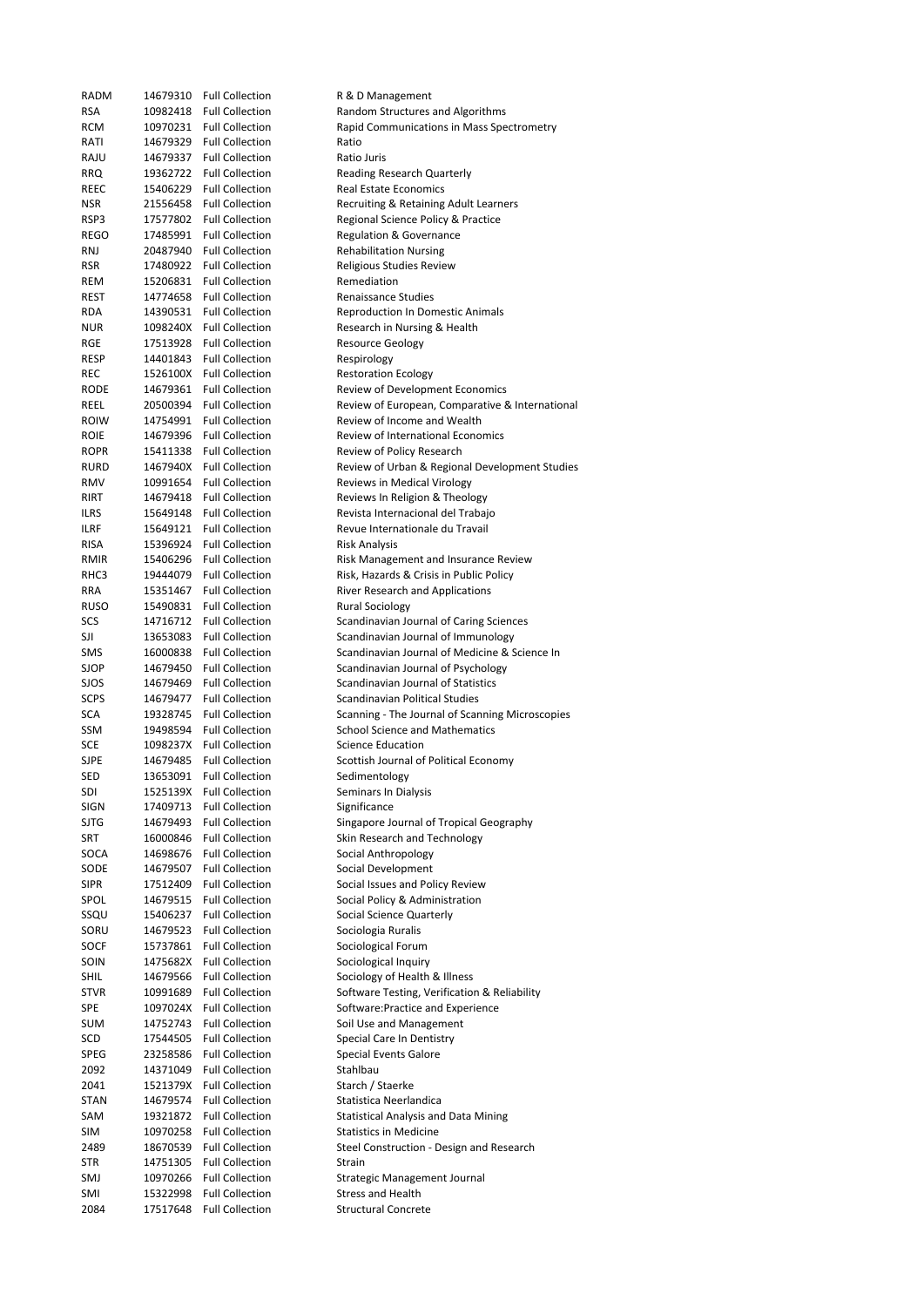| STC                 | 15452263             | <b>Full Collection</b>                           | <b>Structural Control and Health Monitoring</b>                                             |
|---------------------|----------------------|--------------------------------------------------|---------------------------------------------------------------------------------------------|
| SAY                 | 19437552             | <b>Full Collection</b>                           | Student Affairs Today                                                                       |
| STUL                | 14679582             | <b>Full Collection</b>                           | Studia Linguistica                                                                          |
| SAPM                | 14679590             | <b>Full Collection</b>                           | <b>Studies In Applied Mathematics</b>                                                       |
| SENA                | 17549469             | <b>Full Collection</b>                           | Studies In Ethnicity and Nationalism                                                        |
| <b>SIFP</b>         | 17284465             | <b>Full Collection</b>                           | <b>Studies In Family Planning</b>                                                           |
| SFR                 | 23258624             | <b>Full Collection</b>                           | <b>Successful Fundraising</b>                                                               |
| SLTB                | 1943278X             | <b>Full Collection</b>                           | Suicide and Life-Threatening Behavior                                                       |
| <b>SUFL</b>         | 14679604             | <b>Full Collection</b>                           | Support for Learning                                                                        |
| SIA                 | 10969918             | <b>Full Collection</b>                           | Surface and Interface Analysis                                                              |
| ASH                 | 17441633             | <b>Full Collection</b><br><b>Full Collection</b> | <b>Surgical Practice</b>                                                                    |
| SD<br>SPSR          | 10991719<br>16626370 | <b>Full Collection</b>                           | Sustainable Development<br><b>Swiss Political Science Review</b>                            |
| SYMB                | 15338665             | <b>Full Collection</b>                           | Symbolic Interaction                                                                        |
| SYN                 | 10982396             | <b>Full Collection</b>                           | Synapse                                                                                     |
| SYNT                | 14679612             | <b>Full Collection</b>                           | Syntax                                                                                      |
| SDR                 | 10991727             | <b>Full Collection</b>                           | System Dynamics Review (The Journal of The System                                           |
| SYEN                | 13653113             | <b>Full Collection</b>                           | <b>Systematic Entomology</b>                                                                |
| SYS                 | 15206858             | <b>Full Collection</b>                           | <b>Systems Engineering</b>                                                                  |
| SRBS                | 10991743             | <b>Full Collection</b>                           | Systems Research & Behavioral Science                                                       |
| JSC                 | 10991697             | <b>Full Collection</b>                           | Strategic Change: Briefings in Entrepreneurial                                              |
| TEST                | 14679639             | <b>Full Collection</b>                           | <b>Teaching Statistics</b>                                                                  |
| TETH                | 14679647             | <b>Full Collection</b>                           | Teaching Theology & Religion                                                                |
| TER                 | 13653121             | <b>Full Collection</b>                           | Terra Nova                                                                                  |
| AJAD                | 15210391             | <b>Full Collection</b>                           | The American Journal on Addictions                                                          |
| AR                  | 19328494             | <b>Full Collection</b>                           | The Anatomical Record                                                                       |
| AERE                | 14678462             | <b>Full Collection</b>                           | The Australian Economic Review                                                              |
| TAJA                | 17576547             | <b>Full Collection</b>                           | The Australian Journal of Anthropology                                                      |
| TBJ                 | 15244741             | <b>Full Collection</b>                           | The Breast Journal                                                                          |
| <b>BJOS</b>         | 14684446             | <b>Full Collection</b>                           | The British Journal of Sociology                                                            |
| CBL                 | 15567575<br>15567567 | <b>Full Collection</b><br><b>Full Collection</b> | The Brown University Child and Adolescent                                                   |
| CPU<br>PU           | 15567532             | <b>Full Collection</b>                           | The Brown University Child and Adolescent<br>The Brown University Psychopharmacology Update |
| CAG                 | 15410064             | <b>Full Collection</b>                           | The Canadian Geographer/Le Geographe Canadien                                               |
| <b>CJCE</b>         | 1939019X             | <b>Full Collection</b>                           | The Canadian Journal of Chemical Engineering                                                |
| <b>CJS</b>          | 1708945X             | <b>Full Collection</b>                           | The Canadian Journal of Statistics                                                          |
| CDQ                 | 21610045             | <b>Full Collection</b>                           | The Career Development Quarterly                                                            |
| <b>CRJ</b>          | 1752699X             | <b>Full Collection</b>                           | The Clinical Respiratory Journal                                                            |
| DCH                 | 19364393             | <b>Full Collection</b>                           | The Department Chair                                                                        |
| DEVE                | 17461049             | <b>Full Collection</b>                           | The Developing Economies                                                                    |
| ECTJ                | 1368423X             | <b>Full Collection</b>                           | The Econometrics Journal                                                                    |
| ECOJ                | 14680297             | <b>Full Collection</b>                           | The Economic Journal                                                                        |
| ECOR                | 14754932             | <b>Full Collection</b>                           | The Economic Record                                                                         |
| ECOT                | 14680351             | <b>Full Collection</b>                           | The Economics of Transition                                                                 |
| EREV                | 17586623             | <b>Full Collection</b>                           | The Ecumenical Review                                                                       |
| GEOJ                | 14754959             | <b>Full Collection</b>                           | The Geographical Journal                                                                    |
| gequ                | 17561183             | <b>Full Collection</b>                           | The German Quarterly                                                                        |
| HEYJ                | 14682265             | <b>Full Collection</b>                           | The Heythrop Journal                                                                        |
| HISN<br><b>OLOH</b> | 15406563             | <b>Full Collection</b><br><b>Full Collection</b> | The Historian<br>The Howard Journal of Crime and Justice                                    |
| <b>RCS</b>          | 14682311<br>1478596X | <b>Full Collection</b>                           | The International Journal of Medical Robotics                                               |
| IJP                 | 17458315             | <b>Full Collection</b>                           | The International Journal of Psychoanalysis                                                 |
| JERE                | 14685876             | <b>Full Collection</b>                           | The Japanese Economic Review                                                                |
| JACC                | 1542734X             | <b>Full Collection</b>                           | The Journal of American Culture                                                             |
| JOAP                | 14685922             | <b>Full Collection</b>                           | The Journal of Analytical Psychology                                                        |
| JCPP                | 14697610             | <b>Full Collection</b>                           | The Journal of Child Psychology and Psychiatry                                              |
| CNE                 | 10969861             | <b>Full Collection</b>                           | The Journal of Comparative Neurology                                                        |
| JOCB                | 21626057             | <b>Full Collection</b>                           | The Journal of Creative Behavior                                                            |
| JDE                 | 13468138             | <b>Full Collection</b>                           | The Journal of Dermatology                                                                  |
| JEU                 | 15507408             | <b>Full Collection</b>                           | The Journal of Eukaryotic Microbiology                                                      |
| JEZ                 | 19325231             | <b>Full Collection</b>                           | The Journal of Experimental Zoology                                                         |
| JOFI                | 15406261             | <b>Full Collection</b>                           | The Journal of Finance                                                                      |
| JFIR                | 14756803             | <b>Full Collection</b>                           | The Journal of Financial Research                                                           |
| FUT                 | 10969934             | <b>Full Collection</b>                           | The Journal of Futures Markets                                                              |
| JGM                 | 15212254             | <b>Full Collection</b>                           | The Journal of Gene Medicine                                                                |
| JOHC                | 21611939             | <b>Full Collection</b><br><b>Full Collection</b> | The Journal of Humanistic Counseling<br>The Journal of Industrial Economics                 |
| JOIE<br>JLME        | 14676451<br>1748720X | <b>Full Collection</b>                           | The Journal of Law, Medicine & Ethics                                                       |
| PATH                | 10969896             | <b>Full Collection</b>                           | The Journal of Pathology                                                                    |
| TJP                 | 14697793             | <b>Full Collection</b>                           | The Journal of Physiology                                                                   |
| JOPP                | 14679760             | <b>Full Collection</b>                           | The Journal of Political Philosophy                                                         |
| JPCU                | 15405931             | <b>Full Collection</b>                           | The Journal of Popular Culture                                                              |
| JPIM                | 15405885             | <b>Full Collection</b>                           | The Journal of Product Innovation Management                                                |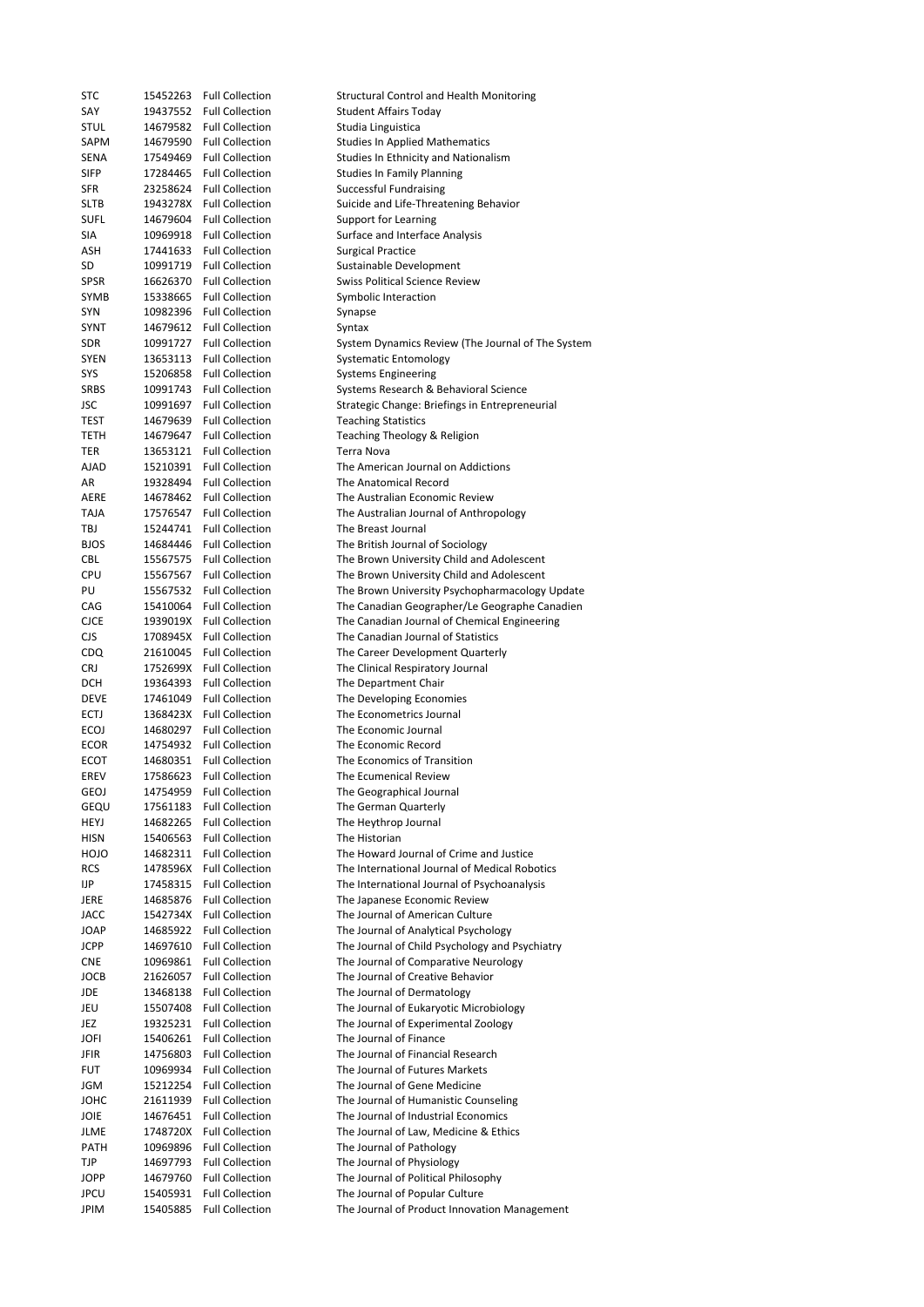| JRH         | 17480361 | <b>Full Collection</b>   | The Journal of Rural Health                       |
|-------------|----------|--------------------------|---------------------------------------------------|
| <b>JWMG</b> | 19372817 | <b>Full Collection</b>   | The Journal of Wildlife Management                |
| <b>JWIP</b> | 17471796 | <b>Full Collection</b>   | The Journal of World Intellectual Property        |
| TLA         | 1557203X | <b>Full Collection</b>   | The Latin Americanist                             |
| MGR         | 23258608 | <b>Full Collection</b>   | The Major Gifts Report                            |
| MANC        | 14679957 | <b>Full Collection</b>   | The Manchester School                             |
| MMR         | 23258640 | <b>Full Collection</b>   | The Membership Management Report                  |
| MILQ        | 14680009 | <b>Full Collection</b>   | The Milbank Quarterly                             |
| MLR         | 14682230 | <b>Full Collection</b>   | The Modern Law Review                             |
| <b>MUWO</b> | 14781913 | <b>Full Collection</b>   | The Muslim World                                  |
|             |          |                          |                                                   |
| NTLF        | 21663327 | <b>Full Collection</b>   | The National Teaching & Learning Forum            |
| TOG         | 17444667 | <b>Full Collection</b>   | The Obstetrician & Gynaecologist                  |
| <b>PHOR</b> | 14779730 | <b>Full Collection</b>   | The Photogrammetric Record                        |
| TPJ         |          | 1365313X Full Collection | The Plant Journal                                 |
| POQU        |          | 1467923X Full Collection | The Political Quarterly                           |
| <b>PROS</b> | 10970045 | <b>Full Collection</b>   | The Prostate                                      |
| <b>PSAQ</b> | 21674086 | <b>Full Collection</b>   | The Psychoanalytic Quarterly                      |
| QJ          | 1477870X | <b>Full Collection</b>   | The Quarterly Journal of the Royal Meteorological |
| RAND        | 17562171 | <b>Full Collection</b>   | The Rand Journal of Economics                     |
|             |          |                          |                                                   |
| TRTR        | 19362714 | <b>Full Collection</b>   | The Reading Teacher                               |
| <b>RUSS</b> | 14679434 | <b>Full Collection</b>   | The Russian Review                                |
| <b>SJOE</b> | 14679442 | <b>Full Collection</b>   | The Scandinavian Journal of Economics             |
| TSQ         | 15338525 | <b>Full Collection</b>   | The Sociological Quarterly                        |
| SORE        | 1467954X | <b>Full Collection</b>   | The Sociological Review                           |
| SAJE        | 18136982 | <b>Full Collection</b>   | The South African Journal of Economics            |
| SJP         | 20416962 | <b>Full Collection</b>   | The Southern Journal of Philosophy                |
| TAL         | 15417808 | <b>Full Collection</b>   | The Structural Design of Tall and Special         |
| TSR         | 19437560 | <b>Full Collection</b>   | The Successful Registrar                          |
|             |          |                          |                                                   |
| VMR         | 23258578 | <b>Full Collection</b>   | The Volunteer Management Report                   |
| TWEC        | 14679701 | <b>Full Collection</b>   | The World Economy                                 |
| YREV        | 14679736 | <b>Full Collection</b>   | The Yale Review                                   |
| THEO        | 17552567 | <b>Full Collection</b>   | Theoria                                           |
| <b>TAP</b>  | 17449987 | <b>Full Collection</b>   | Therapeutic Apheresis and Dialysis                |
| TIE         | 15206874 | <b>Full Collection</b>   | Thunderbird International Business Review         |
| TESG        | 14679663 | <b>Full Collection</b>   | Tijdschrift Voor Economische En Sociale Geografie |
| <b>TOPS</b> | 17568765 | <b>Full Collection</b>   | Topics in Cognitive Science                       |
| TRA         | 16000854 | <b>Full Collection</b>   | Traffic                                           |
|             |          |                          |                                                   |
| TRAN        | 14755661 | <b>Full Collection</b>   | Transactions of the Institute of British          |
| <b>TRPS</b> | 1467968X | <b>Full Collection</b>   | Transactions of the Philological Society          |
| ETT         | 21613915 | <b>Full Collection</b>   | Transactions on Emerging Telecommunications       |
| TGIS        | 14679671 | <b>Full Collection</b>   | <b>Transactions In GIS</b>                        |
| TBED        | 18651682 | <b>Full Collection</b>   | <b>Transboundary and Emerging Diseases</b>        |
| TRAA        | 15487466 | <b>Full Collection</b>   | <b>Transforming Anthropology</b>                  |
| TRF         | 15372995 | <b>Full Collection</b>   | Transfusion                                       |
| TME         | 13653148 | <b>Full Collection</b>   | <b>Transfusion Medicine</b>                       |
| TID         | 13993062 | <b>Full Collection</b>   | <b>Transplant Infectious Disease</b>              |
|             |          | <b>Full Collection</b>   |                                                   |
| TRI         | 14322277 |                          | <b>Transplant International</b>                   |
| TRE         | 20443749 | <b>Full Collection</b>   | Trends in Urology and Men's Health                |
| TMI         | 13653156 | <b>Full Collection</b>   | Tropical Medicine & International Health          |
| <b>UOG</b>  | 14690705 | <b>Full Collection</b>   | Ultrasound in Obstetrics & Gynecology             |
| 2035        | 15222454 | <b>Full Collection</b>   | Vakuum in Forschung und Praxis                    |
| VCO         | 14765829 | <b>Full Collection</b>   | Veterinary and Comparative Oncology               |
| VAA         | 14672995 | <b>Full Collection</b>   | Veterinary Anaesthesia & Analgesia                |
| <b>VCP</b>  | 1939165X | <b>Full Collection</b>   | <b>Veterinary Clinical Pathology</b>              |
| VDE         | 13653164 | <b>Full Collection</b>   | <b>Veterinary Dermatology</b>                     |
| VOP         | 14635224 | <b>Full Collection</b>   | Veterinary Ophthalmology                          |
|             |          |                          |                                                   |
| VRU         | 17408261 | <b>Full Collection</b>   | Veterinary Radiology & Ultrasound                 |
| VSU         | 1532950X | <b>Full Collection</b>   | <b>Veterinary Surgery</b>                         |
| VAR         | 15487458 | <b>Full Collection</b>   | Visual Anthropology Review                        |
| VOX         | 14230410 | <b>Full Collection</b>   | <b>Vox Sanguinis</b>                              |
| WEJ         | 17476593 | <b>Full Collection</b>   | Water and Environment Journal                     |
| WEA         | 14778696 | <b>Full Collection</b>   | Weather                                           |
| WBM         | 14456664 | <b>Full Collection</b>   | Weed Biology and Management                       |
| WRE         | 13653180 | <b>Full Collection</b>   | Weed Research                                     |
| <b>WILM</b> | 15418286 | <b>Full Collection</b>   | <b>Wilmott Magazine</b>                           |
|             |          |                          |                                                   |
| WCM         |          |                          |                                                   |
| WUSA        | 15308677 | <b>Full Collection</b>   | Wireless Communications & Mobile Computing        |
|             | 17434580 | <b>Full Collection</b>   | WorkingUSA                                        |
| <b>WOBA</b> | 14679698 | <b>Full Collection</b>   | <b>World Banking Abstracts</b>                    |
| WENG        | 1467971X | <b>Full Collection</b>   | <b>World Englishes</b>                            |
| WMH3        | 19484682 | <b>Full Collection</b>   | World Medical & Health Policy (Electronic)        |
| <b>WVN</b>  | 17416787 | <b>Full Collection</b>   | Worldviews on Evidence-Based Nursing              |
| WRR         | 1524475X | <b>Full Collection</b>   | Wound Repair and Regeneration                     |
| XRS         | 10974539 | <b>Full Collection</b>   | X-Ray Spectrometry                                |